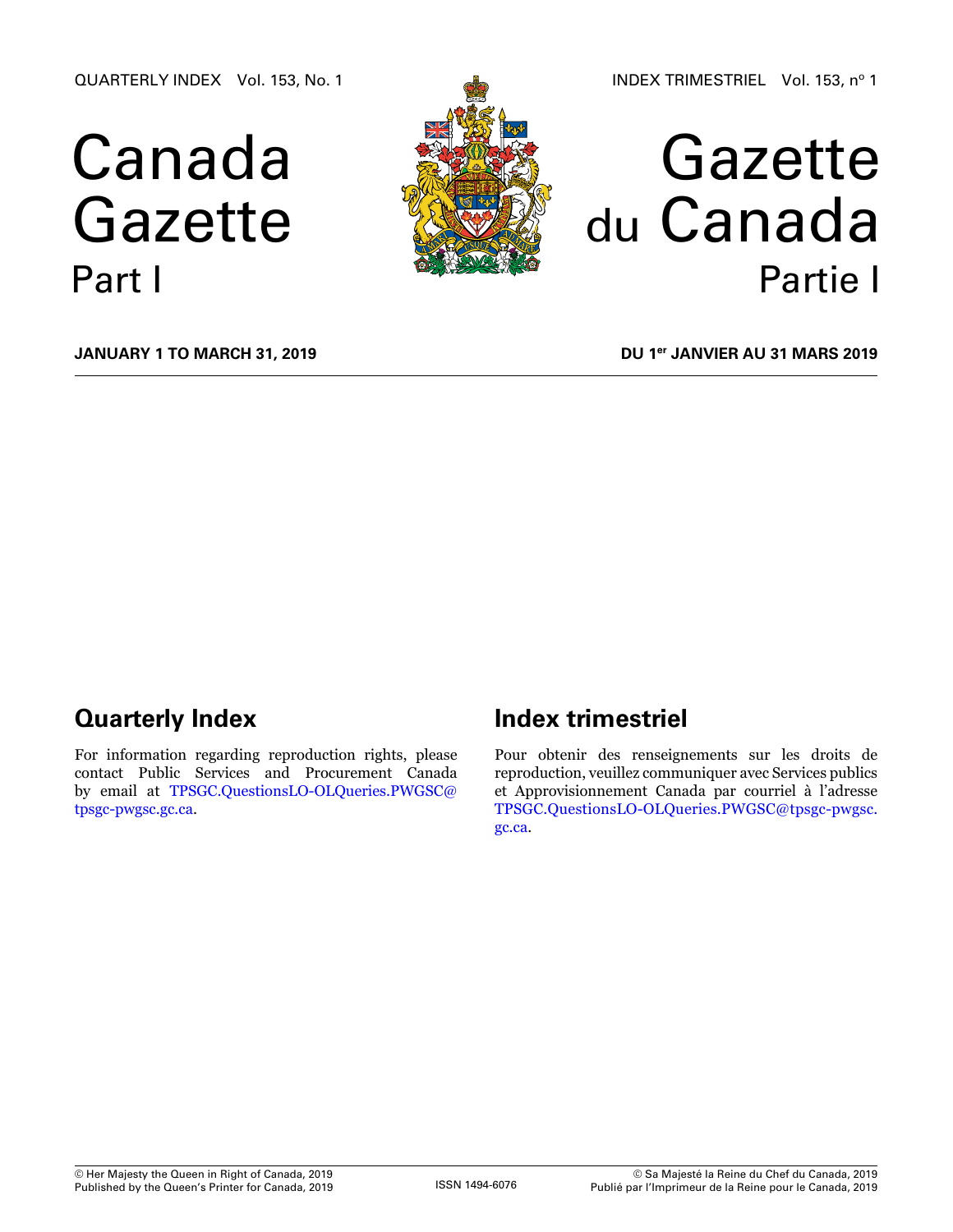### **TABLE OF CONTENTS**

Vol. 153, No. 1

#### **[Commissions](#page-2-0)**

| Canadian Radio-television and |  |
|-------------------------------|--|
|                               |  |
|                               |  |
|                               |  |
|                               |  |
|                               |  |
|                               |  |

|--|--|

#### **[Government notices](#page-3-0)**

|                                          | $\overline{2}$ |
|------------------------------------------|----------------|
|                                          | $\overline{2}$ |
| Director of Public Prosecutions          | $\overline{2}$ |
| Employment and Social Development        | $\overline{2}$ |
|                                          | $\overline{2}$ |
| Environment and Climate Change Canada    | $\overline{4}$ |
|                                          | 3              |
|                                          | 4              |
|                                          | 4              |
| Immigration, Refugees and Citizenship    |                |
|                                          | 4              |
| Indian Affairs and Northern Development  | 4              |
|                                          | 4              |
| Innovation, Science and Economic         |                |
|                                          | 5              |
|                                          | 5              |
|                                          | 5              |
| Public Safety and Emergency              |                |
|                                          | 5              |
| Superintendent of Financial Institutions | 5              |
|                                          | 5              |
|                                          | 5              |
|                                          | 5              |
|                                          |                |
|                                          | 5              |
|                                          |                |
|                                          | 6              |
|                                          |                |
|                                          | 6              |
|                                          |                |
|                                          | 6              |
|                                          |                |
|                                          | 7              |

## **TABLE DES MATIÈRES**

Vol. 153, nº 1

#### **[Commissions](#page-13-0)**

| Agence des services frontaliers du Canada 12 |  |
|----------------------------------------------|--|
|                                              |  |
|                                              |  |
|                                              |  |
| Conseil d'examen du prix des médicaments     |  |
|                                              |  |
| Conseil de la radiodiffusion et des          |  |
| télécommunications canadiennes 12            |  |
|                                              |  |
| Tribunal canadien du commerce extérieur 12   |  |
|                                              |  |

#### **[Résidence du gouverneur général](#page-16-0)** ............................ 15

#### **[Avis du gouvernement](#page-9-0)**

| Affaires indiennes et du Nord canadien         | 8 |
|------------------------------------------------|---|
|                                                | 8 |
|                                                | 8 |
|                                                | 8 |
|                                                | 9 |
|                                                | 9 |
| Directeur des poursuites pénales               | 9 |
| Emploi et Développement social                 | 9 |
|                                                | 9 |
| Environnement et Changement climatique         |   |
|                                                |   |
|                                                |   |
| Immigration, Réfugiés et Citoyenneté Canada 10 |   |
|                                                |   |
| Innovation, Sciences et Développement          |   |
|                                                |   |
|                                                |   |
|                                                |   |
| Secrétariat du Conseil du Trésor  11           |   |
| Sécurité publique et Protection civile 11      |   |
| Surintendant des institutions financières  11  |   |
|                                                |   |
|                                                |   |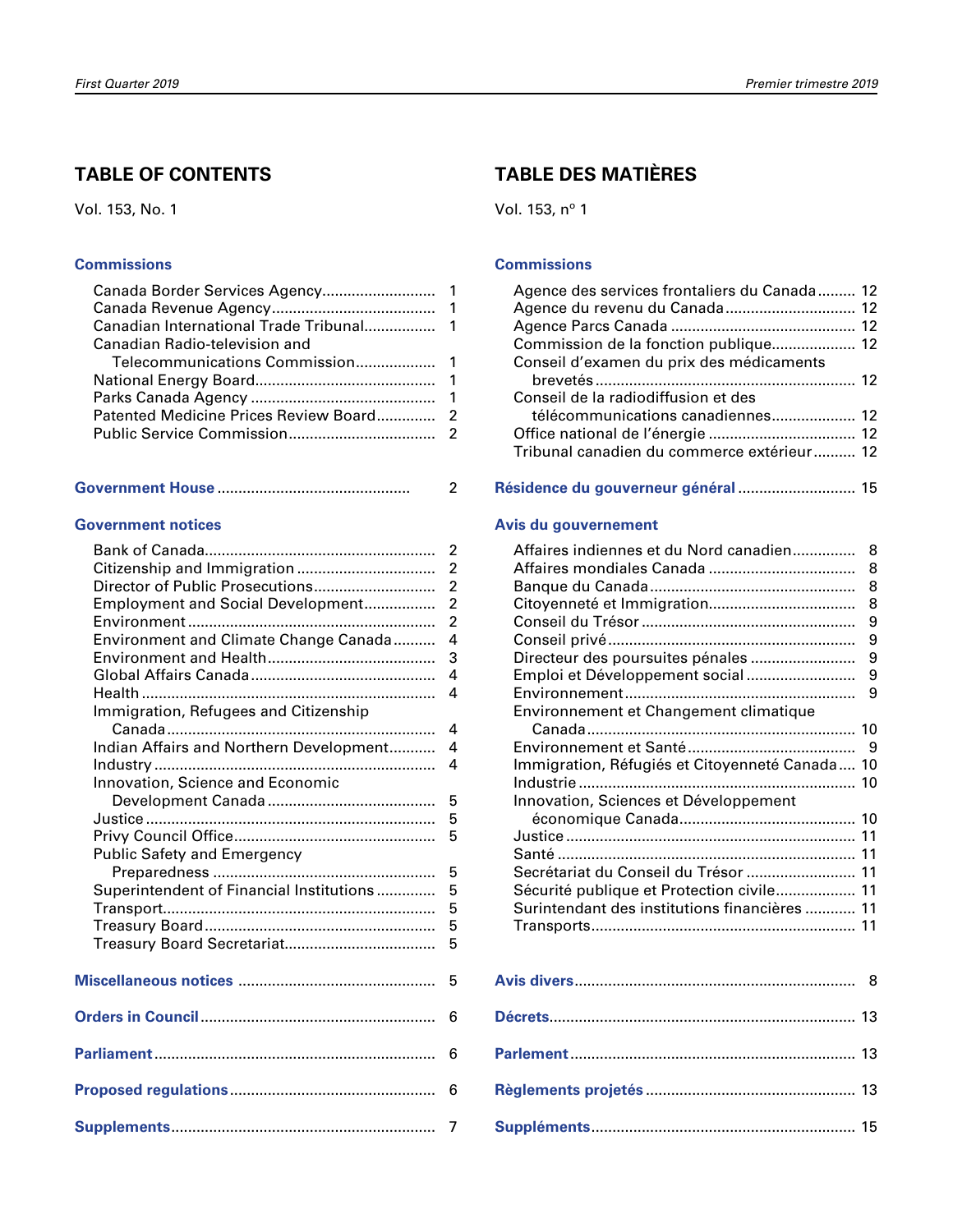### **INDEX**

<span id="page-2-0"></span>This Quarterly Index of the *Canada Gazette* covers issues 1 to 13. For reference purposes, the date and page numbers of these issues are set out below.

|     | Volume Number Date |                    | Pages        |
|-----|--------------------|--------------------|--------------|
| 153 | 1                  | January 5          | 1 to 26      |
| 153 | 2                  | January 12         | 27 to 88     |
| 153 | 3                  | January 19         | 89 to 204    |
| 153 | 4                  | <b>January 26</b>  | 205 to 252   |
| 153 | 5                  | <b>February 2</b>  | 253 to 303   |
| 153 | 6                  | <b>February 9</b>  | 304 to 363   |
| 153 | 7                  | <b>February 16</b> | 364 to 441   |
| 153 | 8                  | <b>February 23</b> | 442 to 492   |
| 153 | 9                  | March 2            | 493 to 535   |
| 153 | 10                 | March 9            | 536 to 865   |
| 153 | 11                 | March 16           | 866 to 1077  |
| 153 | 12                 | March 23           | 1078 to 1201 |
| 153 | 13                 | March 30           | 1202 to 1310 |

#### **COMMISSIONS**

#### **Canada Border Services Agency**

| <b>Special Import Measures Act</b><br>Carbon steel welded pipe - Decisions | 220<br>21 |
|----------------------------------------------------------------------------|-----------|
| Certain nitisinone capsules - Decision                                     |           |
| Corrosion-resistant steel sheet - Decision                                 | 277       |
| Nitisinone capsules - Decision                                             | 1249      |
| <b>Canada Revenue Agency</b><br><b>Income Tax Act</b>                      |           |
| Revocation of registration of a qualified                                  | 278       |
| Revocation of registration of                                              |           |
| 43, 197, 221,<br>381, 484, 512, 580, 899, 1098, 1250                       |           |
| <b>Canadian International Trade Tribunal</b>                               |           |
| Appeals                                                                    |           |
|                                                                            | 44        |
|                                                                            | 197       |
|                                                                            | 225       |
|                                                                            | 278       |
|                                                                            | 331       |
|                                                                            | 382       |
|                                                                            | 484       |
|                                                                            | 582       |
|                                                                            | 900       |
|                                                                            | 1099      |
|                                                                            | 1251      |
| Commencement of inquiry                                                    |           |
|                                                                            | 22        |
| Determinations                                                             |           |
| Architect and engineering services                                         | 583       |
| Engines, turbines, components and                                          |           |
|                                                                            | 384       |
|                                                                            | 45        |
|                                                                            |           |
|                                                                            |           |

| Expiry of finding                                                                   |            |
|-------------------------------------------------------------------------------------|------------|
| Hot-rolled carbon steel plate                                                       | 1252       |
| Expiry of order                                                                     |            |
| Expiry reviews of orders                                                            | 226        |
|                                                                                     | 901        |
| Hot-rolled carbon steel plate and                                                   |            |
| high-strength low-alloy steel plate                                                 | 45         |
| Findings                                                                            |            |
| Carbon steel welded pipe                                                            | 486        |
|                                                                                     | 23         |
| Corrosion-resistant steel sheet                                                     | 518        |
| Inquiries                                                                           |            |
| Architect and engineering services                                                  | 229        |
| Communications, detection and fibre                                                 |            |
|                                                                                     | 198        |
| Professional, administrative and                                                    |            |
| management support services                                                         | 518        |
| Ships and vessels - repair, refits and                                              |            |
| conversions (including dry docking)                                                 | 331<br>332 |
| Order                                                                               |            |
| Hot-rolled carbon steel plate and                                                   |            |
| high-strength low-alloy steel plate                                                 | 47         |
|                                                                                     |            |
| <b>Canadian Radio-television and</b>                                                |            |
| <b>Telecommunications Commission</b>                                                |            |
|                                                                                     |            |
| 487, 519, 904, 1101, 1255                                                           |            |
|                                                                                     |            |
| Decisions<br>200, 230, 280,                                                         |            |
| 334, 386, 487, 520, 904, 1255                                                       |            |
| 199, 229, 279,<br>Notice to interested parties                                      |            |
| 333, 385, 486, 519, 584, 903, 1100, 1254                                            |            |
| Notices of consultation  200, 230, 519,<br>1101                                     |            |
|                                                                                     | 1256       |
|                                                                                     |            |
| 386, 487, 585, 904, 1101                                                            |            |
|                                                                                     |            |
| <b>National Energy Board</b>                                                        |            |
| Application to export electricity to the<br><b>United States</b>                    |            |
|                                                                                     |            |
| Northland Power Energy Marketing                                                    | 48         |
| Nova Scotia Power Incorporated                                                      | 1256       |
|                                                                                     |            |
| <b>Parks Canada Agency</b>                                                          |            |
| <b>Species at Risk Act</b>                                                          |            |
| Description of critical habitat of Blanding's<br>Turtle (Great Lakes / St. Lawrence |            |
| population) in Georgian Bay Islands                                                 |            |
| National Park of Canada, Point Pelee                                                |            |
| National Park of Canada and Thousand                                                |            |
| Islands National Park of Canada                                                     | 281        |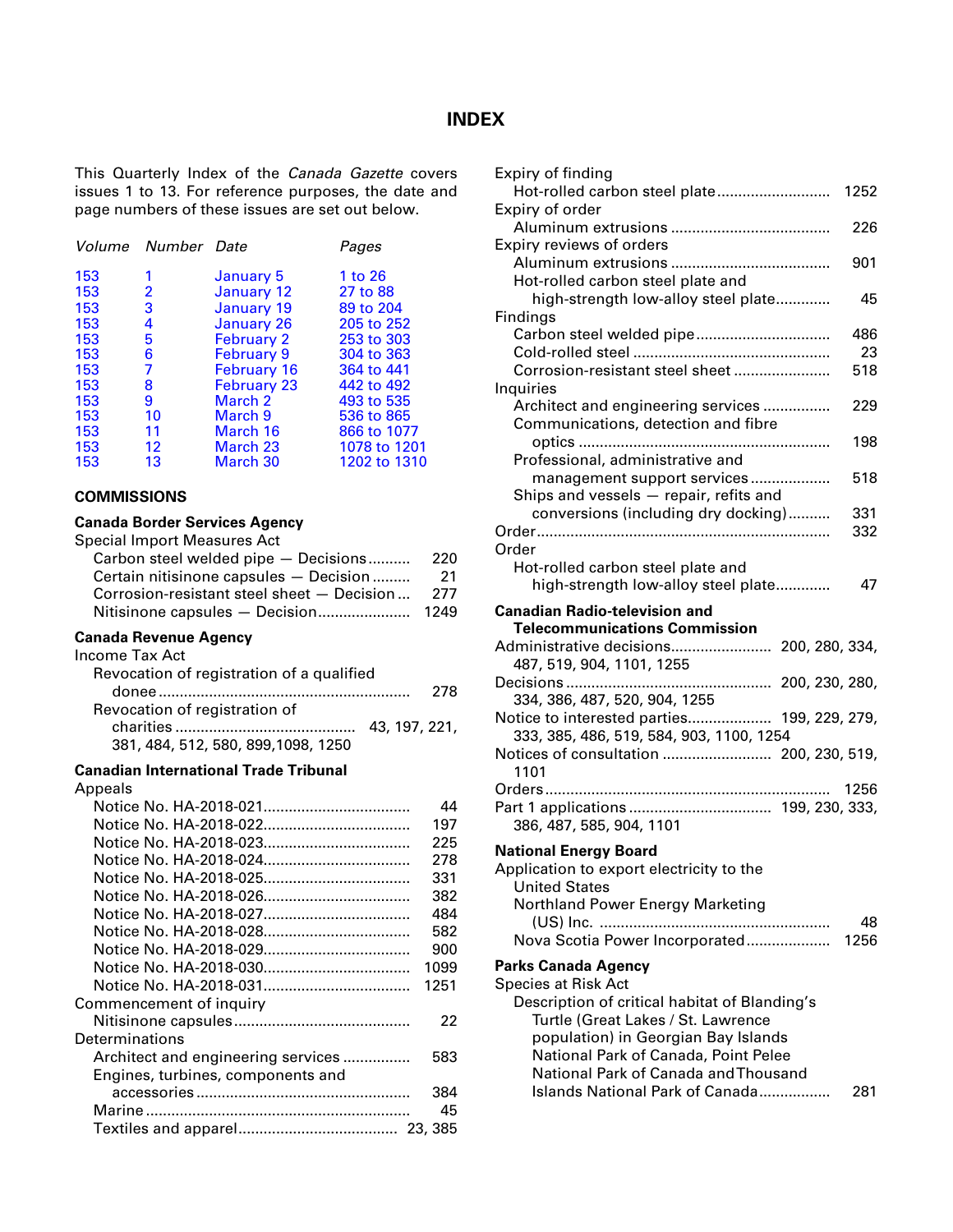<span id="page-3-0"></span>

| Description of critical habitat of Little Brown                                |            | G       |
|--------------------------------------------------------------------------------|------------|---------|
| Myotis, Northern Myotis, and Tri-colored                                       |            | B       |
| Bat in Banff National Park of Canada,<br>Georgian Bay Islands National Park of |            | S       |
| Canada, Fundy National Park of Canada,                                         |            |         |
| Glacier National Park of Canada, Jasper                                        |            |         |
| National Park of Canada, and Wood                                              |            |         |
| Buffalo National Park of Canada                                                | 49         |         |
| Description of critical habitat of Spiny                                       |            | C<br>Ir |
| Softshell in Point Pelee National Park                                         |            |         |
| Description of critical habitat of Spotted                                     | 282        |         |
| Turtle in Georgian Bay Islands National                                        |            |         |
| Park of Canada and Point Pelee National                                        |            |         |
|                                                                                | 282        |         |
| Description of critical habitat of Wild                                        |            |         |
| <b>Hyacinth in Point Pelee National</b>                                        |            |         |
|                                                                                | 585        |         |
| <b>Patented Medicine Prices Review Board</b>                                   |            |         |
| <b>Patent Act</b>                                                              |            |         |
|                                                                                | 201        |         |
| <b>Public Service Commission</b>                                               |            |         |
| <b>Public Service Employment Act</b>                                           |            | D       |
| Permission and leave granted (Ballard,                                         |            | D       |
| Michael Steven)                                                                | 904        |         |
| Permission and leave granted (Janz, Frank                                      | 386        | E       |
| Permission and leave granted (Koshman,                                         |            |         |
|                                                                                | 24         |         |
| Permission and leave granted (Seale,                                           |            |         |
|                                                                                | 334        |         |
| Permission and leave granted (Váně,                                            |            |         |
|                                                                                | 283        | E       |
| Permission granted (Adamiec, Kasia)<br>Permission granted (Horvath, Miklos)    | 586<br>488 |         |
| Permission granted (Thompson, Penny)                                           | 231        |         |
| Permission granted (Zeisman, Derek                                             |            |         |
|                                                                                | 520        |         |
|                                                                                |            |         |
| <b>SAIRAPAIR LIALIA</b>                                                        |            |         |

#### **GOVERNMENT HOUSE**

| 206, 443                                  |   |
|-------------------------------------------|---|
| Awards to Canadians (Erratum)<br>206, 443 |   |
| Canadian Bravery Decorations              |   |
| Canadian Heraldic Authority (The) -       |   |
| Grants, Approvals, Registrations          |   |
| 1079                                      |   |
|                                           | 8 |
| Meritorious Service Decorations           | 5 |
|                                           | 2 |
|                                           |   |

#### **GOVERNMENT NOTICES**

| <b>Bank of Canada</b> |  |  |  |
|-----------------------|--|--|--|
|-----------------------|--|--|--|

| <b>Statements</b>                                                                                                                                                                                                                                                                                                                                                                                                                                                                                                                                                                                                                         |                                  |
|-------------------------------------------------------------------------------------------------------------------------------------------------------------------------------------------------------------------------------------------------------------------------------------------------------------------------------------------------------------------------------------------------------------------------------------------------------------------------------------------------------------------------------------------------------------------------------------------------------------------------------------------|----------------------------------|
| Statement of financial position as at                                                                                                                                                                                                                                                                                                                                                                                                                                                                                                                                                                                                     | 481<br>896<br>1246               |
| <b>Citizenship and Immigration, Dept. of</b><br>Immigration and Refugee Protection Act<br>Ministerial Instructions Amending the<br>Ministerial Instructions Respecting the<br>Atlantic Canada International Graduate<br>Class and the Ministerial Instructions<br><b>Respecting the Atlantic Canada</b><br>Intermediate Skilled Worker Class<br>Ministerial Instructions with respect to<br>the processing of applications for a<br>permanent resident visa made by<br>parents or grandparents of a sponsor<br>as members of the family class and the<br>processing of sponsorship applications<br>made in relation to those applications | 494<br>38                        |
| Director of Public Prosecutions, Office of the<br>Director of Public Prosecutions Act                                                                                                                                                                                                                                                                                                                                                                                                                                                                                                                                                     | 890                              |
| <b>Employment and Social Development,</b><br>Dept. of<br>Notice to interested parties - Equal<br>remuneration for federally regulated<br>contract workers in the air transportation<br>sector covered by a collective agreement<br>under Part I of the Canada Labour Code                                                                                                                                                                                                                                                                                                                                                                 | 445                              |
| <b>Environment, Dept. of the</b><br>Public consultation process in preparation<br>for the 18th meeting of the Conference<br>of the Parties to the Convention on<br>International Trade in Endangered<br>Species of Wild Fauna and Flora                                                                                                                                                                                                                                                                                                                                                                                                   | 9                                |
| Canadian Environmental Protection Act, 1999<br>Ministerial Condition No. 19668<br>Ministerial Condition No. 19725<br>Ministerial Condition No. 19768<br>Ministerial Condition No. 19770<br>Ministerial Condition No. 19882<br>Notice of intent to amend the Domestic<br>Substances List under subsection 87(3)<br>of the Canadian Environmental<br>Protection Act, 1999 to indicate that<br>subsection 81(3) of that Act applies to the<br>substance hexanedioic acid, diisodecyl                                                                                                                                                         | 254<br>448<br>257<br>496<br>1203 |
| ester, also known as DIDA                                                                                                                                                                                                                                                                                                                                                                                                                                                                                                                                                                                                                 | 305                              |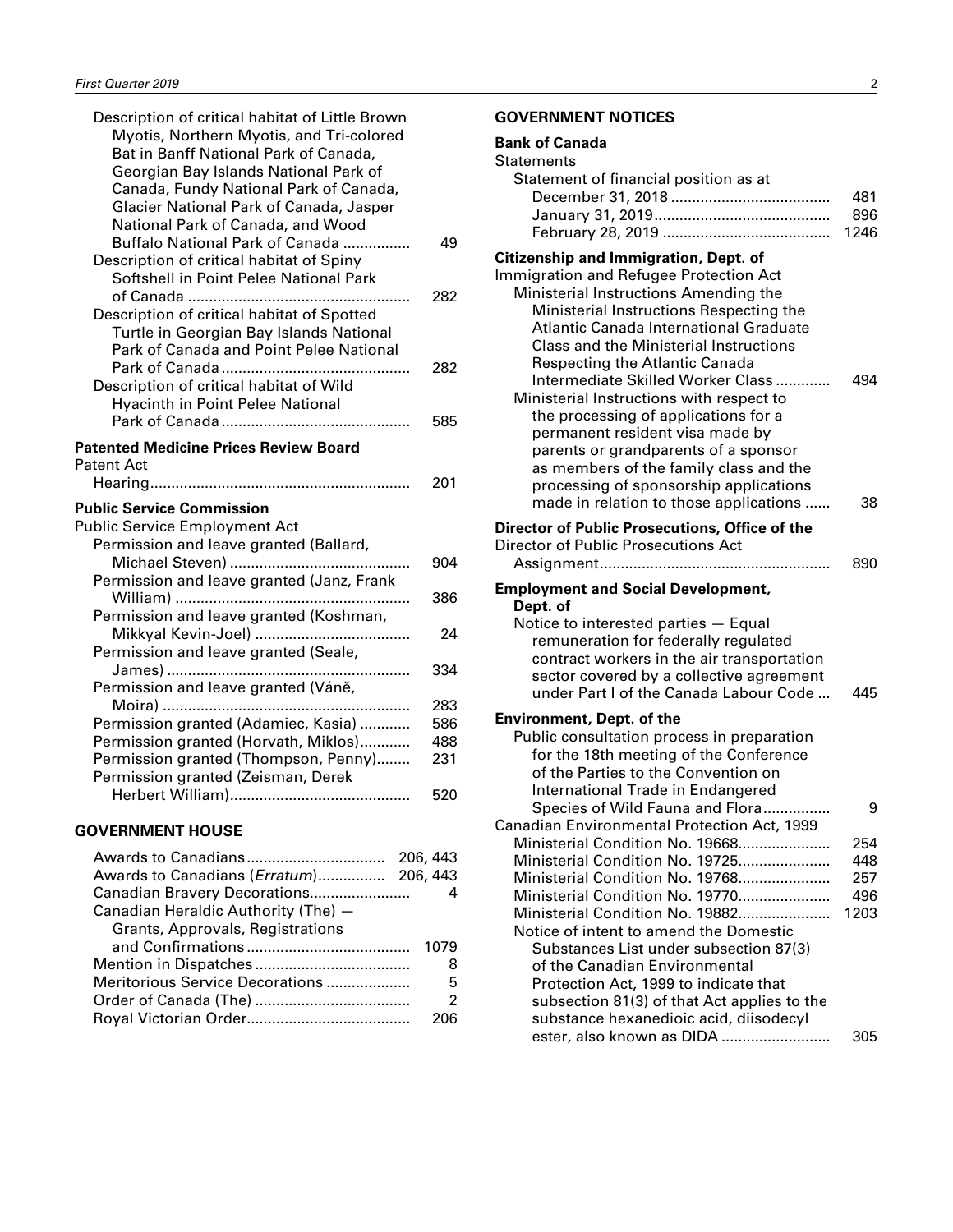| Notice of waiver of information requirements<br>for living organisms (subsection 106(9) of<br>the Canadian Environmental Protection                       |      |
|-----------------------------------------------------------------------------------------------------------------------------------------------------------|------|
| Notice of waiver of information requirements<br>for substances (subsection 81(9) of the<br><b>Canadian Environmental Protection</b>                       | 1206 |
| Notice with respect to reporting of                                                                                                                       | 1208 |
| greenhouse gases (GHGs) for 2018<br>Notice with respect to the availability of an                                                                         | 90   |
| equivalency agreement<br>Notice with respect to the proposed Release<br>Guidelines for Disperse Yellow 3 and<br>25 other azo disperse dyes in the textile | 1210 |
| Order 2018-87-06-02 Amending the                                                                                                                          | 452  |
| Non-domestic Substances List<br>Order 2018-87-08-02 Amending the                                                                                          | 261  |
| Non-domestic Substances List<br>Order 2019-66-01-02 Amending the                                                                                          | 28   |
| Non-domestic Substances List<br>Order 2019-87-01-02 Amending the                                                                                          | 498  |
| Non-domestic Substances List<br>Order 2019-87-02-02 Amending the                                                                                          | 262  |
| Non-domestic Substances List<br>Order 2019-87-03-02 Amending the                                                                                          | 313  |
| Non-domestic Substances List                                                                                                                              | 499  |
|                                                                                                                                                           | 867  |
| Significant New Activity Notice No. 19788                                                                                                                 | 1211 |
| Significant New Activity Notice No. 19794<br>Waiver of information requirements for                                                                       |      |
| living organisms (subsection 106(9) of                                                                                                                    |      |
| the Canadian Environmental Protection                                                                                                                     |      |
|                                                                                                                                                           | 29   |
| Waiver of information requirements for<br>substances (subsection 81(9) of the<br><b>Canadian Environmental Protection</b>                                 |      |
|                                                                                                                                                           | 31   |
| <b>Environment, Dept. of the, and Dept. of Health</b>                                                                                                     |      |
| Canadian Environmental Protection Act, 1999                                                                                                               |      |
| Publication after screening assessment                                                                                                                    |      |
| of six substances in the Pigments and                                                                                                                     |      |
| Dyes Group specified on the Domestic                                                                                                                      |      |
| Substances List (paragraphs 68(b) and (c)                                                                                                                 |      |
| or subsection 77(1) of the Canadian                                                                                                                       |      |
| Environmental Protection Act, 1999)                                                                                                                       | 10   |
| Publication after screening assessment of                                                                                                                 |      |
| 10 substances in the Ketones Group                                                                                                                        |      |
| specified on the Domestic Substances                                                                                                                      |      |
| List (paragraphs 68(b) and (c) or                                                                                                                         |      |
| subsection 77(1) of the Canadian                                                                                                                          |      |
| Environmental Protection Act, 1999)                                                                                                                       | 140  |

| Publication of final decision after<br>screening assessment of a substance -<br>hexanedioic acid, diisodecyl ester<br>(DIDA), CAS RN 27178-16-1 - specified<br>on the Domestic Substances List<br>(subsection 77(6) of the Canadian |     |
|-------------------------------------------------------------------------------------------------------------------------------------------------------------------------------------------------------------------------------------|-----|
| Environmental Protection Act, 1999)<br>Publication of final decision after screening<br>assessment of four carboxylic acids<br>specified on the Domestic Substances<br>List (subsection 77(6) of the Canadian                       | 314 |
| Environmental Protection Act, 1999)<br>Publication of final decision after<br>screening assessment of nine                                                                                                                          | 537 |
| substances in the Benzoates Group<br>specified on the Domestic Substances<br>List (paragraphs 68(b) and (c) or                                                                                                                      |     |
| subsection 77(6) of the Canadian<br>Environmental Protection Act, 1999)<br>Publication of final decision after screening                                                                                                            | 318 |
| assessment of three substances in the<br>Carboxylic Acid Anhydrides Group -<br>phthalic anhydride, CAS RN 85-44-9,<br>maleic anhydride, CAS RN 108-31-6, and<br>trimellitic anhydride, CAS RN 552-30-7 -                            |     |
| specified on the Domestic Substances<br>List (subsection 77(6) of the Canadian<br>Environmental Protection Act, 1999)<br>Publication of final decision after                                                                        | 540 |
| screening assessment of three<br>substances in the Trimellitates Group -<br>1,2,4-Benzenetricarboxylic acid,<br>tris(2-ethylhexyl) ester (TEHT),                                                                                    |     |
| CAS RN 3319-31-1;<br>1,2,4-Benzenetricarboxylic acid, mixed<br>branched tridecyl and isodecyl esters                                                                                                                                |     |
| (BTIT), CAS RN 70225-05-7; and<br>1,2,4-Benzenetricarboxylic acid, tritridecyl<br>ester (TTDT), CAS RN 94109-09-8 -                                                                                                                 |     |
| specified on the Domestic Substances<br>List (subsection 77(6) of the Canadian<br>Environmental Protection Act, 1999)                                                                                                               | 365 |
| Publication of final decision after screening<br>assessment of two arenes - Benzene,<br>(1-methylethyl) [cumene], CAS RN 98-82-8,<br>and Benz[a]anthracene, 7,12-dimethyl-<br>(DMBA), CAS RN 57-97-6 - specified on                 |     |
| the Domestic Substances List<br>(subsection 77(6) of the Canadian<br>Environmental Protection Act, 1999)                                                                                                                            | 545 |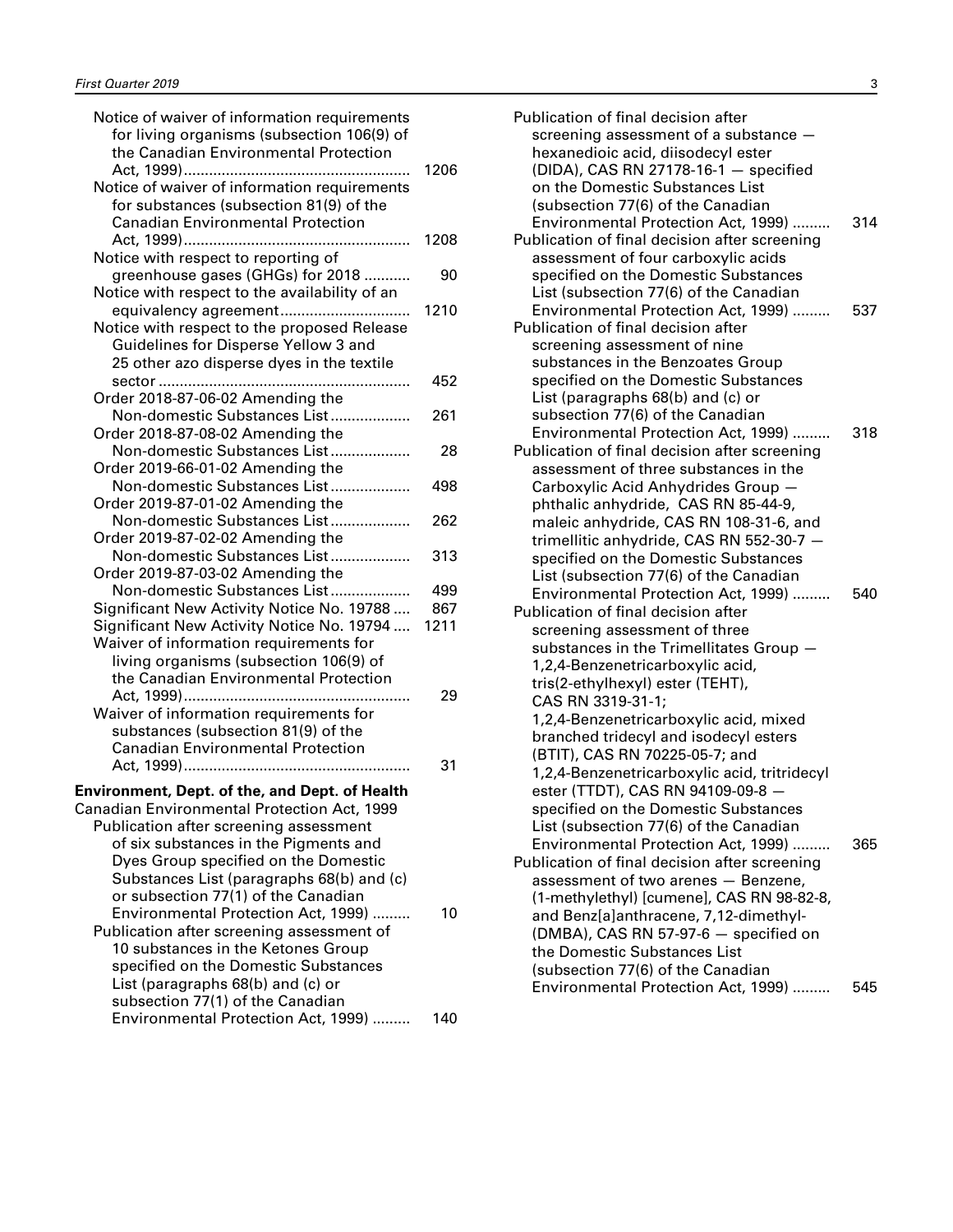| Publication of final decision after screening |     |
|-----------------------------------------------|-----|
| assessment of two substances -                |     |
| benzenesulfonic acid,                         |     |
| 2,2'-(1,2-ethenediyl)bis[5-[[4-[bis(2-        |     |
| hydroxyethyl)amino]-6-(phenylamino)-          |     |
| 1,3,5-triazin-2-yl]amino]-, disodium salt     |     |
| (C.I. Fluorescent Brightener 28, disodium     |     |
| salt), CAS RN 4193-55-9, and                  |     |
| benzenesulfonic acid, 2,2'-                   |     |
| (1,2-ethenediyl)bis[5-[[4-(4-morpholinyl)-    |     |
| 6-(phenylamino)-1,3,5-triazin-2-yl]amino]-,   |     |
| disodium salt (Fluorescent Brightener         |     |
| FWA-1), CAS RN 16090-02-1 - specified         |     |
| on the Domestic Substances List               |     |
| (paragraphs 68(b) and (c) or                  |     |
| subsection 77(6) of the Canadian              |     |
| Environmental Protection Act, 1999)           | 263 |
| Publication of final decision after screening |     |
| assessment of two substances -                |     |
| phosphorous acid, 2-ethylhexyl diphenyl       |     |
| ester (EHDPP), CAS RN 15647-08-2, and         |     |
| phosphorous acid, diisodecyl phenyl           |     |
| ester (DIDPP), CAS RN 25550-98-5 -            |     |
| specified on the Domestic Substances          |     |
| List (subsection 77(6) of the Canadian        |     |
| Environmental Protection Act, 1999)           | 267 |
| Publication of results of investigations and  |     |
| recommendations for a substance               |     |
| phosphonic acid, [[(phosphonomethyl)          |     |
| imino]bis[2,1-ethanediyInitrilobis            |     |
| (methylene)]]tetrakis- (DTPMP),               |     |
| CAS RN 15827-60-8 $-$ specified               |     |
| on the Domestic Substances List               |     |
| (paragraphs 68(b) and (c) of the Canadian     |     |
| Environmental Protection Act, 1999)           | 875 |
|                                               |     |
| <b>Environment and Climate Change Canada</b>  |     |
| Notice to interested parties - Clean Fuel     |     |
| Standard regulatory design paper              | 148 |
| Global Affairs Canada                         |     |
| Consultations on potential future World       |     |
| Trade Organization negotiations on            |     |
|                                               | 212 |
| <b>Official Development Assistance</b>        |     |
| <b>Accountability Act</b>                     |     |
| Notice of intent to define the expression     |     |
| "official development assistance" for the     |     |
| purposes of the Official Development          |     |
| Assistance Accountability Act                 | 887 |
|                                               |     |
| Health, Dept. of                              |     |
| Canadian Environmental Protection Act, 1999   |     |
| Final guideline for Canadian drinking water   |     |
|                                               | 549 |
| Proposed guidance for natural organic         |     |
|                                               | 878 |
| Proposed guideline for Canadian drinking      |     |
| water quality for cadmium                     | 880 |

| Proposed review of total coliforms in                                              | 883  |
|------------------------------------------------------------------------------------|------|
| Cannabis Act                                                                       |      |
| Increase of fees<br>.                                                              | 1219 |
| <b>Controlled Drugs and Substances Act</b>                                         |      |
| Notice to interested parties - Proposed                                            |      |
| regulations amending the Narcotic Control                                          |      |
| Regulations, the Benzodiazepines and                                               |      |
| <b>Other Targeted Substances Regulations</b>                                       |      |
| and the Food and Drug Regulations -                                                |      |
| Part G to modernize regulations with                                               |      |
|                                                                                    | 552  |
| Department of Health Act                                                           |      |
| Notice of annual increase of Health Canada's                                       |      |
| Drug Master Files and Certificate of a                                             |      |
| Pharmaceutical Product fees                                                        | 1220 |
| <b>Financial Administration Act</b>                                                |      |
| Notice of annual increase of fees pursuant                                         |      |
| to the Fees in Respect of Drugs and                                                |      |
| Medical Devices Regulations                                                        | 1221 |
| Notice of annual increase of Health Canada's                                       |      |
| veterinary drug fees                                                               | 1227 |
| <b>Hazardous Materials Information Review Act</b>                                  |      |
| Decisions, undertakings and orders on                                              |      |
| claims for exemption                                                               | 460  |
| Filing of claims for exemption  209, 470, 1236<br><b>Patent Act</b>                |      |
|                                                                                    |      |
| Notice of annual increase of fees pursuant                                         |      |
| to the Certificate of Supplementary                                                |      |
|                                                                                    | 1239 |
| <b>Tobacco and Vaping Products Act</b><br>Notice of intent - Potential measures to |      |
|                                                                                    |      |
| reduce the impact of vaping product<br>advertising on youth and non-users of       |      |
|                                                                                    | 368  |
|                                                                                    |      |
| <b>Immigration, Refugees and Citizenship Canada</b>                                |      |
| Notice requesting comments on a proposal                                           |      |
| to amend the Canadian Passport Order                                               | 504  |
| <b>Indian Affairs and Northern Development,</b>                                    |      |
| Dept. of                                                                           |      |
| First Nation of Nacho Nyak Dun Final                                               |      |
| Agreement                                                                          |      |
| Notice of amendment of the First Nation of                                         |      |
| Nacho Nyak Dun Final Agreement -                                                   |      |
|                                                                                    | 500  |
| Tr'ondëk Hwëch'in Final Agreement                                                  |      |
| Notice of amendment of the Tr'ondëk                                                |      |
| Hwëch'in Final Agreement -                                                         |      |
|                                                                                    | 502  |
| Industry, Dept. of                                                                 |      |
|                                                                                    |      |
| 472, 886, 1085                                                                     |      |
| <b>Boards of Trade Act</b>                                                         |      |
| Chambre de commerce Haute-Yamaska                                                  |      |
|                                                                                    | 269  |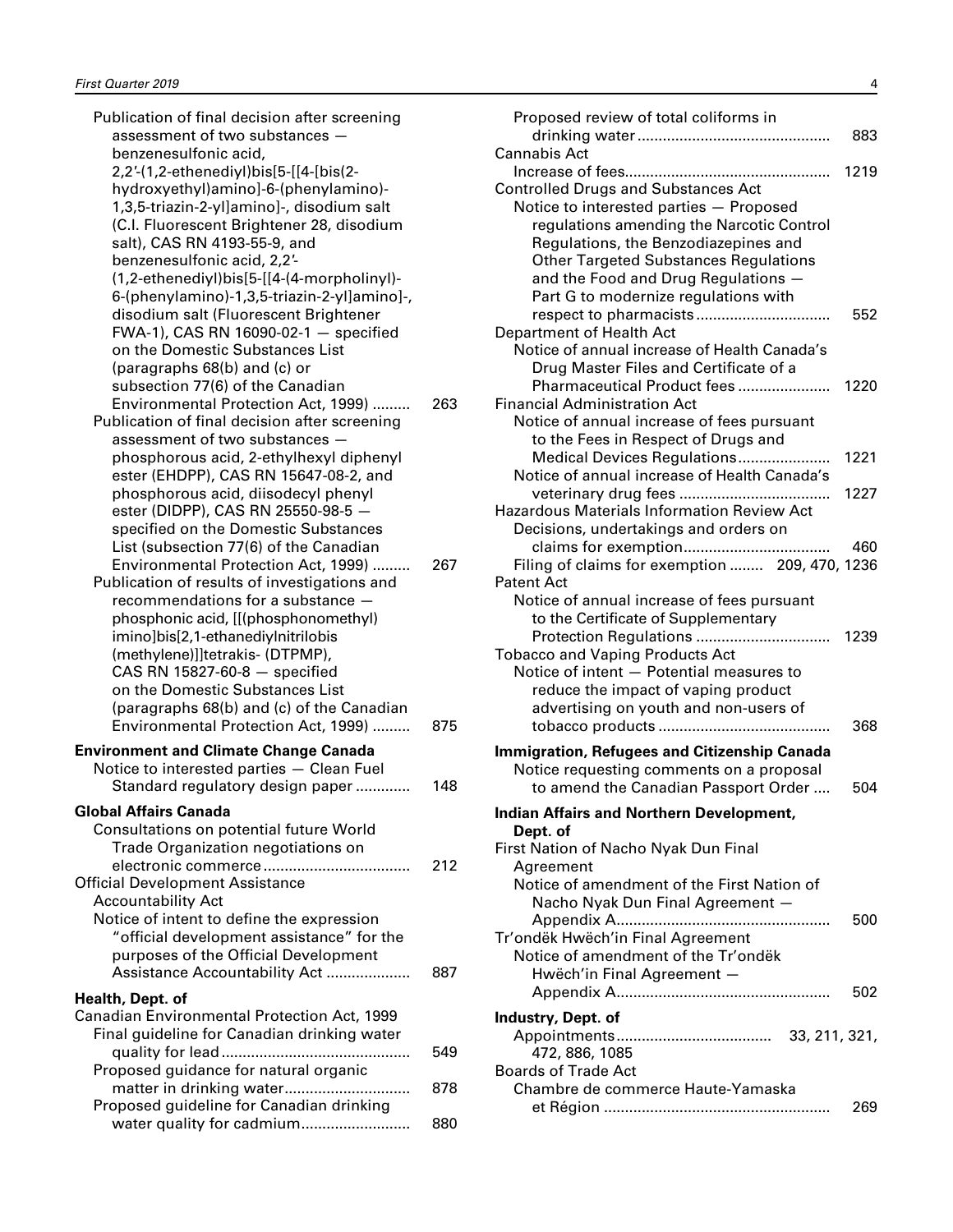<span id="page-6-0"></span>

| <b>Investment Canada Act</b><br><b>Telecommunications Act</b>                                                           | 270  |
|-------------------------------------------------------------------------------------------------------------------------|------|
| Notice No. TIPB-001-2019 - Petition to the<br>Governor in Council concerning Telecom<br>Regulatory Policy CRTC 2018-377 | 147  |
| <b>Innovation, Science and Economic</b>                                                                                 |      |
| <b>Development Canada</b>                                                                                               |      |
| <b>Competition Act</b><br>Revised Competition Act pre-merger                                                            |      |
| notification transaction-size threshold                                                                                 | 271  |
| Department of Industry Act and                                                                                          |      |
| <b>Radiocommunication Act</b>                                                                                           |      |
| Notice No. DGSO-001-19 - Consultation                                                                                   |      |
| on Periodic Adjustments for Radio and                                                                                   |      |
| Spectrum Licence Fees and Fees Related                                                                                  |      |
| to Equipment Certification Services<br><b>Radiocommunication Act</b>                                                    | 889  |
| Notice No. SMSE-001-19 - Release of                                                                                     |      |
| RSS-130, issue 2; RSS-196, issue 2;                                                                                     |      |
| SRSP-300.512, issue 2; and SRSP-518,                                                                                    |      |
|                                                                                                                         | 374  |
| Notice No. SMSE-003-19 - Release of                                                                                     |      |
| Decision on the Technical and Policy                                                                                    |      |
| Framework for White Space Devices and                                                                                   |      |
| Decision on the Technical, Policy and                                                                                   |      |
| <b>Licensing Framework for Wireless</b>                                                                                 | 1240 |
| Notice No. SMSE-017-18 - Release of                                                                                     |      |
|                                                                                                                         | 170  |
| Justice, Dept. of                                                                                                       |      |
| <b>Statutes Repeal Act</b>                                                                                              |      |
|                                                                                                                         | 373  |
| <b>Privy Council Office</b>                                                                                             |      |
| Appointment opportunities 15, 34, 171,<br>214, 271, 325, 375, 477, 505, 554, 891, 1092, 1241                            |      |
| <b>Public Safety and Emergency Preparedness,</b>                                                                        |      |
| Dept. of                                                                                                                |      |
| <b>Criminal Code</b>                                                                                                    |      |
| Designation as fingerprint                                                                                              |      |
| 34, 553, 1086<br>Revocation of designation as fingerprint                                                               |      |
|                                                                                                                         | 322  |
| Two-year review of list of entities                                                                                     |      |
| established pursuant to section 83.05 of                                                                                |      |
|                                                                                                                         | 323  |
| <b>Superintendent of Financial Institutions,</b>                                                                        |      |
| Office of the                                                                                                           |      |
| <b>Bank Act</b>                                                                                                         |      |
| Motus Bank - Order to commence and                                                                                      |      |
|                                                                                                                         | 324  |
|                                                                                                                         | 473  |
| Silicon Valley Bank - Order to commence                                                                                 | 1241 |
| and carry on business in Canada                                                                                         |      |

| <b>Trust and Loan Companies Act</b><br>Equitable Trust - Order to commence and<br>214                                                                                                                                               |
|-------------------------------------------------------------------------------------------------------------------------------------------------------------------------------------------------------------------------------------|
| Transport, Dept. of<br>Notice amending the comment period for                                                                                                                                                                       |
| the certificate of intent to amalgamate<br>553<br><b>Canada Marine Act</b>                                                                                                                                                          |
| Vancouver Fraser Port Authority -<br>Supplementary letters patent<br>323<br>Canada Shipping Act, 2001                                                                                                                               |
| Eastern Canada Response<br>1086                                                                                                                                                                                                     |
| <b>Canada Transportation Act</b><br>Levy on shipments of crude oil by rail<br>1240                                                                                                                                                  |
| <b>Treasury Board</b>                                                                                                                                                                                                               |
| <b>Financial Administration Act</b><br>Occupational group definitions<br>558                                                                                                                                                        |
| <b>Treasury Board Secretariat</b><br><b>Public Service Superannuation Regulations,</b><br><b>Canadian Forces Superannuation</b><br><b>Regulations and Royal Canadian Mounted</b><br><b>Police Superannuation Regulations</b><br>509 |
| <b>MISCELLANEOUS NOTICES</b>                                                                                                                                                                                                        |
| C                                                                                                                                                                                                                                   |
| Canadian Direct Insurance Incorporated<br>Certificate of continuance<br>489, 521, 587,<br>906                                                                                                                                       |
|                                                                                                                                                                                                                                     |
| <b>Coast Capital Savings Federal Credit Union</b><br>Designated office for the service of                                                                                                                                           |
| enforcement notices<br>202<br>Computershare Trust Company of Canada<br>Application to establish a trust                                                                                                                             |
|                                                                                                                                                                                                                                     |
| L<br>Liberty Specialty Markets Bermuda Limited<br>(formerly, Ironshore Insurance Ltd.) and                                                                                                                                          |
| Liberty Mutual Insurance Company<br>Assumption reinsurance agreement 1102                                                                                                                                                           |
| S                                                                                                                                                                                                                                   |
| Sapier, Chris, Jason Moore and Andy Yeo<br>1258                                                                                                                                                                                     |
| <b>Shelter Mutual Insurance Company</b><br>Application to establish a Canadian                                                                                                                                                      |
|                                                                                                                                                                                                                                     |
| 906                                                                                                                                                                                                                                 |
| <b>Silicon Valley Bank</b><br>Designated office for the service of                                                                                                                                                                  |
| т                                                                                                                                                                                                                                   |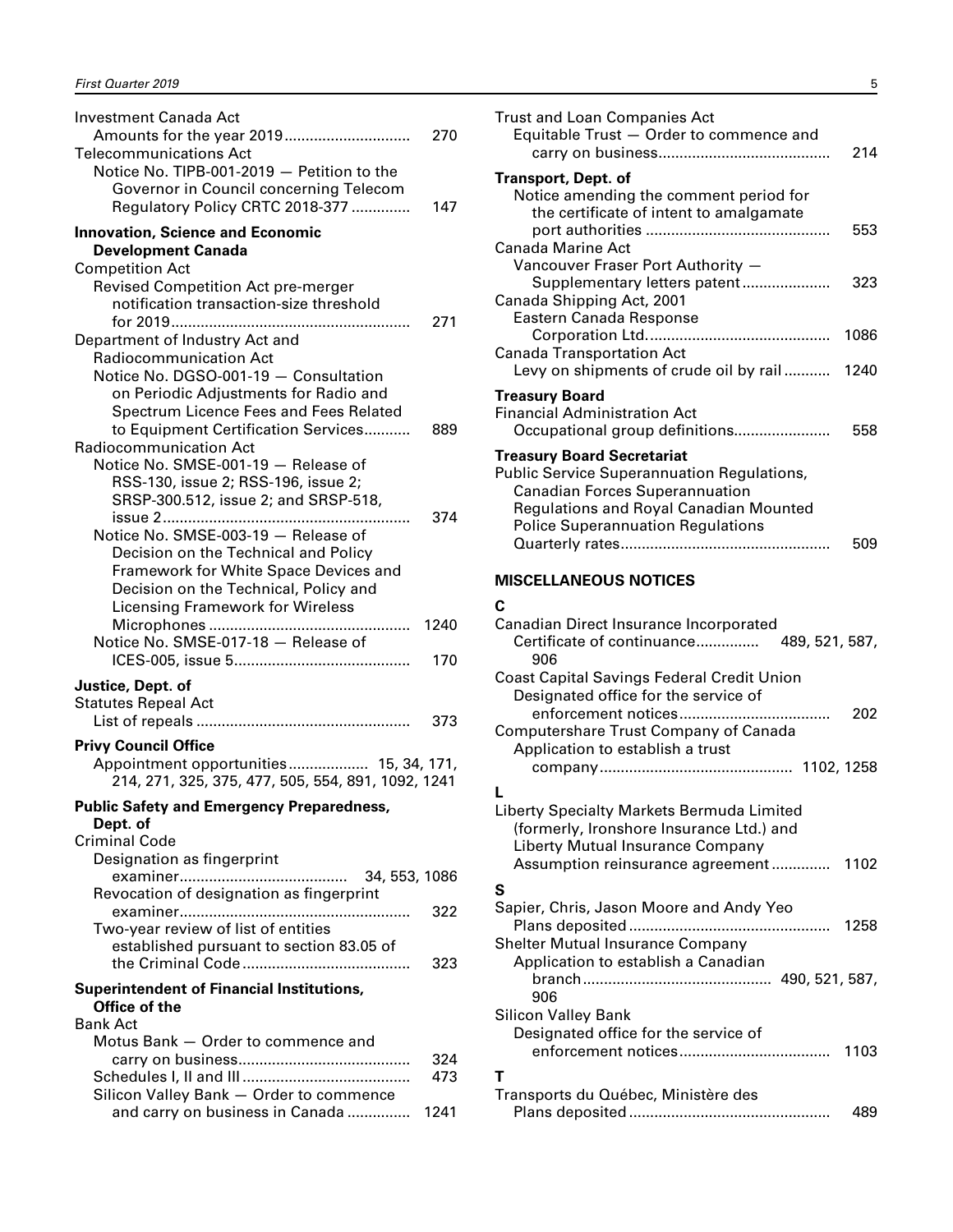## <span id="page-7-0"></span>**V**

| Validus Reinsurance, Ltd.           |  |
|-------------------------------------|--|
| Application to establish a Canadian |  |
|                                     |  |
| 1104                                |  |

#### **ORDERS IN COUNCIL**

#### **Transport, Dept. of**

| Certificate of intent to amalgamate port |     |
|------------------------------------------|-----|
|                                          | 335 |

#### **PARLIAMENT**

#### **Chief Electoral Officer, Office of the**

| Canada Elections Act                               |      |
|----------------------------------------------------|------|
| Amendment to Schedule 2 of the Canada              |      |
|                                                    | 1248 |
|                                                    | 176  |
| Correcting and reprinting of forms and             |      |
| instructions affected by amendments                | 511  |
| Deregistration of a registered electoral           |      |
|                                                    | 380  |
| Determination of number of electors                |      |
| (Published as Extra Vol. 153, No. 1, on            |      |
| Monday, January 21, 2019)                          |      |
| (Published as Extra Vol. 153, No. 2, on            |      |
| Monday, February 18, 2019)                         |      |
| Inflation adjustment factor                        | 1096 |
|                                                    | 178  |
| Notice of necessary preparations for               |      |
| the bringing into operation of the                 |      |
| amendment                                          |      |
| (Published as Extra Vol. 153, No. 3, on            |      |
| Tuesday, February 26, 2019)                        |      |
| Return of members elected at the                   |      |
| February 25, 2019, by-elections                    | 1097 |
| <b>House of Commons</b>                            |      |
| Filing applications for private bills              |      |
| (First Session, 42nd Parliament) 20, 42, 176,      |      |
| 219, 276, 330, 380, 483, 511, 579, 898, 1096, 1248 |      |
|                                                    |      |
| Senate                                             |      |
| Royal assent                                       |      |
|                                                    | 898  |
| <b>PROPOSED REGULATIONS</b>                        |      |
| Canada Border Services Agency                      |      |
| Customs Act                                        |      |
| Exit Information Regulations                       | 909  |
| Regulations Amending the Duty Free Shop            |      |
|                                                    | 590  |
|                                                    |      |
| <b>Canada Deposit Insurance Corporation</b>        |      |
| Canada Deposit Insurance Corporation Act           |      |
| By-law Amending the Canada Deposit                 |      |

Insurance Corporation Data and System

Requirements By-law .................................. 952

| By-law amending the Canada Deposit<br><b>Insurance Corporation Deposit Insurance</b><br>Information By-law and the Exemption<br>from Deposit Insurance By-law (Notice to                                                                                                                                                                                           | 960         |
|--------------------------------------------------------------------------------------------------------------------------------------------------------------------------------------------------------------------------------------------------------------------------------------------------------------------------------------------------------------------|-------------|
| By-law Amending the Canada Deposit<br><b>Insurance Corporation Differential</b><br>Canada Deposit Insurance Corporation<br>Resolution Planning By-law                                                                                                                                                                                                              | 286<br>291  |
| <b>Canadian Transportation Agency</b><br><b>Canada Transportation Act</b><br>Accessible Transportation for Persons with<br>Disabilities Regulations<br><b>Regulations Amending Certain Regulations</b><br>Made Under the Canada Transportation                                                                                                                     | 605<br>1261 |
| Citizenship and Immigration, Dept. of, and<br><b>Canada Border Services Agency</b><br>Immigration and Refugee Protection Act<br>Regulations Amending the Immigration<br>and Refugee Protection Regulations<br>(Electronic Applications)                                                                                                                            | 233         |
| <b>Environment, Dept. of the</b><br>Canadian Environmental Protection Act, 1999<br>Off-road Compression-Ignition (Mobile and<br>Stationary) and Large Spark-Ignition<br>Engine Emission Regulations<br>Order Declaring that the Reduction of<br><b>Carbon Dioxide Emissions from</b><br><b>Coal-fired Generation of Electricity</b><br>Regulations Do Not Apply in | 739         |
| <b>Fisheries Act</b><br>Regulations Amending the Metal and<br>Diamond Mining Effluent Regulations<br>Species at Risk Act<br>Order Amending Schedule 1 to the                                                                                                                                                                                                       | 389<br>400  |
| <b>Environment, Dept. of the, and Dept. of Health</b><br>Canadian Environmental Protection Act, 1999<br>Order Adding a Toxic Substance to<br>Schedule 1 to the Canadian<br>Environmental Protection Act, 1999                                                                                                                                                      | 1106<br>524 |
| Finance, Dept. of<br>Payment Clearing and Settlement Act<br><b>Payment Clearing and Settlement</b>                                                                                                                                                                                                                                                                 | 829         |
| <b>Fisheries and Oceans, Dept. of</b><br>Fisheries Act<br><b>Regulations Amending Certain Regulations</b>                                                                                                                                                                                                                                                          |             |

Made Under the Fisheries Act .................... 422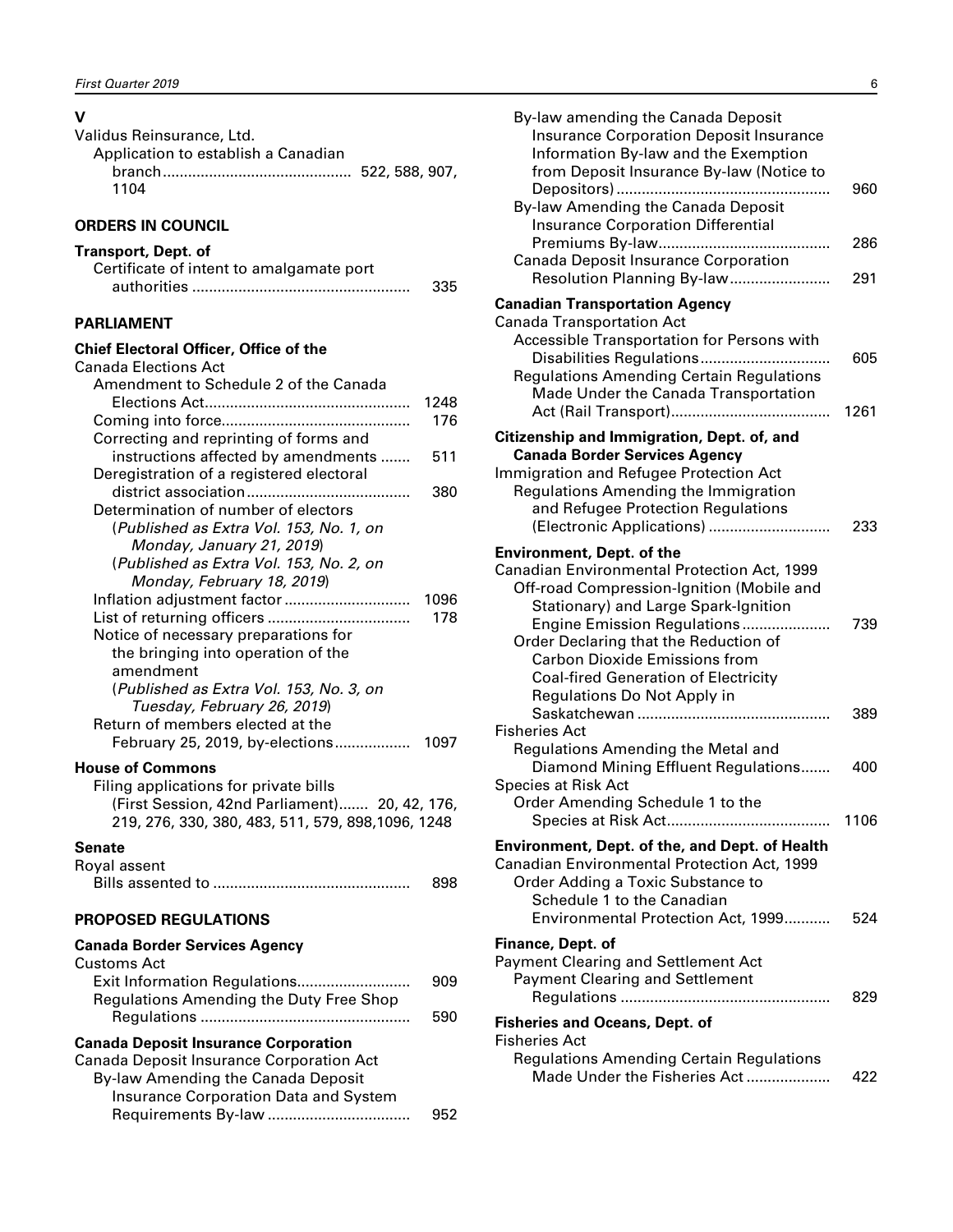#### <span id="page-8-0"></span>**Foreign Affairs, Trade and Development, Dept. of**

| <b>Export and Import Permits Act</b>                                                                                                                  |                   |
|-------------------------------------------------------------------------------------------------------------------------------------------------------|-------------------|
| Brokering Permit Regulations<br>General Brokering Permit Nº 1<br>General Export Permit No. 47 - Export of<br>Arms Trade Treaty Items to the           | 967<br>983<br>995 |
| .<br>Order Amending the Export Control List                                                                                                           | 1006              |
| Regulations Specifying Activities that Do                                                                                                             | 989               |
| Not Constitute Brokering                                                                                                                              | 986               |
| Health, Dept. of<br>Financial Administration Act and Food and<br>Drugs Act                                                                            |                   |
| Regulations Amending the Food and Drug<br><b>Regulations (Improving Access to</b>                                                                     | 1283              |
| Industry, Dept. of<br><b>Canada Business Corporations Act</b>                                                                                         |                   |
| <b>Regulations Amending the Canada</b><br><b>Business Corporations</b>                                                                                |                   |
| <b>Canada Cooperatives Act</b>                                                                                                                        | 1020              |
| <b>Regulations Amending the Canada</b><br>Cooperatives Regulations<br>Canada Not-for-profit Corporations Act                                          | 1062              |
| <b>Regulations Amending the Canada</b><br>Not-for-profit Corporations Regulations                                                                     | 1041              |
| <b>Telecommunications Act</b><br>Order Issuing a Direction to the CRTC<br>on Implementing the Canadian<br><b>Telecommunications Policy Objectives</b> |                   |
| to Promote Competition, Affordability,<br>Consumer Interests and Innovation                                                                           | 853               |

#### **Transport, Dept. of**

| Canada Shipping Act, 2001                   |    |
|---------------------------------------------|----|
| <b>Regulations Amending the Navigation</b>  |    |
| <b>Safety Regulations (Automatic</b>        |    |
| Identification Systems)                     |    |
| <b>Treasury Board Secretariat of Canada</b> |    |
| <b>Official Languages Act</b>               |    |
| <b>Regulations Amending the Official</b>    |    |
| Languages (Communications with and          |    |
| Services to the Public) Regulations         | 52 |
|                                             |    |
|                                             |    |

#### **SUPPLEMENTS**

#### **Environment, Dept. of the**

Canadian Environmental Protection Act, 1999 Notice requiring the preparation and implementation of pollution prevention plans in respect of toluene diisocyanates, see *Canada Gazette* No. 7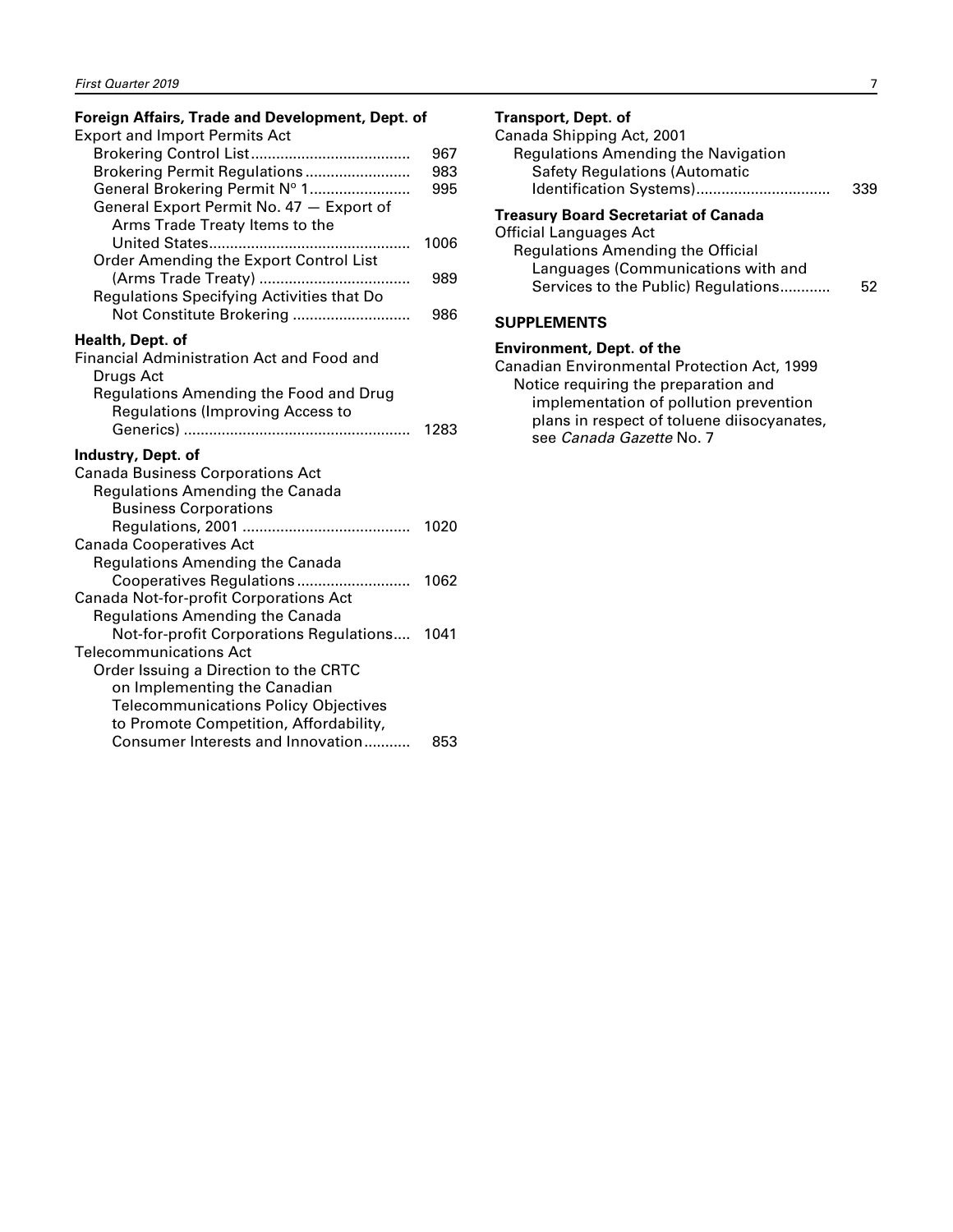#### **INDEX**

<span id="page-9-0"></span>Le présent index trimestriel de la *Gazette du Canada* s'applique aux numéros 1 à 13, dont la date et les numéros de page sont indiqués ci-dessous aux fins de référence.

|     | Volume Numéro Date |            | Pages       |
|-----|--------------------|------------|-------------|
| 153 | 1                  | 5 janvier  | 1 à 26      |
| 153 | 2                  | 12 janvier | 27 à 88     |
| 153 | 3                  | 19 janvier | 89 à 204    |
| 153 | 4                  | 26 janvier | 205 à 252   |
| 153 | 5                  | 2 février  | 253 à 303   |
| 153 | 6                  | 9 février  | 304 à 363   |
| 153 | 7                  | 16 février | 364 à 441   |
| 153 | 8                  | 23 février | 442 à 492   |
| 153 | 9                  | 2 mars     | 493 à 535   |
| 153 | 10                 | 9 mars     | 536 à 865   |
| 153 | 11                 | 16 mars    | 866 à 1077  |
| 153 | $12 \,$            | 23 mars    | 1078 à 1201 |
| 153 | 13                 | 30 mars    | 1202 à 1310 |
|     |                    |            |             |

#### **AVIS DIVERS**

#### **C**

| <b>Coast Capital Savings Federal Credit Union</b><br>Bureau désigné pour la signification des |     |
|-----------------------------------------------------------------------------------------------|-----|
|                                                                                               | 202 |
| Compagnie d'Assurances Canadienne                                                             |     |
| Directe Incorporée (La)                                                                       |     |
| Certificat de prorogation 489, 521, 587,                                                      |     |
| 906                                                                                           |     |
|                                                                                               |     |

| Marchés Spécialisés Liberté Bermudes Limitée<br>(anciennement, Les Assurances Ironshore)<br>et Compagnie d'Assurance Liberté<br>Mutuelle (La)<br>Convention de réassurance aux fins de<br>1102 |
|------------------------------------------------------------------------------------------------------------------------------------------------------------------------------------------------|
|                                                                                                                                                                                                |
| S<br>Sapier, Chris, Jason Moore et Andy Yeo<br>1258<br><b>Shelter Mutual Insurance Company</b><br>Demande d'établissement d'une<br>succursale canadienne 490, 521, 587,<br>906                 |
| <b>Silicon Valley Bank</b>                                                                                                                                                                     |
| Bureau désigné pour la signification des<br>Société de Fiducie Computershare du Canada<br>Demande de constitution d'une société                                                                |
| т<br>Transports du Québec, ministère des                                                                                                                                                       |
| 489                                                                                                                                                                                            |

## **V**

| Validus Reinsurance. Ltd.     |                |
|-------------------------------|----------------|
| Demande d'établissement d'une |                |
| succursale canadienne         | 522, 588, 907, |
| 1104                          |                |
|                               |                |

#### **AVIS DU GOUVERNEMENT**

| Affaires indiennes et du Nord canadien,                                                                                                                                                                                                                                                                                                                                                                                                                                                                                                                            |                   |
|--------------------------------------------------------------------------------------------------------------------------------------------------------------------------------------------------------------------------------------------------------------------------------------------------------------------------------------------------------------------------------------------------------------------------------------------------------------------------------------------------------------------------------------------------------------------|-------------------|
| min. des<br>Entente définitive de la Première nation des<br>Nacho Nyak Dun                                                                                                                                                                                                                                                                                                                                                                                                                                                                                         |                   |
| Avis de modification à l'Entente définitive<br>de la Première nation des Nacho Nyak<br>Entente définitive des Tr'ondëk Hwëch'in<br>Avis de modification à l'Entente définitive<br>des Tr'ondëk Hwëch'in - Appendice A                                                                                                                                                                                                                                                                                                                                              | 500<br>502        |
| <b>Affaires mondiales Canada</b>                                                                                                                                                                                                                                                                                                                                                                                                                                                                                                                                   |                   |
| Consultations sur des négociations<br>potentielles de l'Organisation mondiale<br>du commerce sur le commerce<br>Loi sur la responsabilité en matière d'aide au<br>développement officielle<br>Avis d'intention de définir l'expression « aide<br>au développement officielle » aux fins de<br>la Loi sur la responsabilité en matière<br>d'aide au développement officielle                                                                                                                                                                                        | 212<br>887        |
| <b>Banque du Canada</b><br><b>Bilans</b>                                                                                                                                                                                                                                                                                                                                                                                                                                                                                                                           |                   |
| État de la situation financière au                                                                                                                                                                                                                                                                                                                                                                                                                                                                                                                                 | 482<br>89<br>1247 |
| Citoyenneté et de l'Immigration,                                                                                                                                                                                                                                                                                                                                                                                                                                                                                                                                   |                   |
| min. de la<br>Loi sur l'immigration et la protection des<br>réfugiés                                                                                                                                                                                                                                                                                                                                                                                                                                                                                               |                   |
| Instructions ministérielles modifiant les<br>Instructions ministérielles concernant la<br>catégorie « diplômés étrangers du<br>Canada atlantique » et les Instructions<br>ministérielles concernant la catégorie<br>« travailleurs qualifiés intermédiaires du<br>Instructions ministérielles sur le traitement<br>des demandes de visa de résident<br>permanent faites par les parents ou<br>grands-parents d'un répondant, au titre<br>de la catégorie du regroupement familial,<br>et sur le traitement des demandes de<br>parrainage faites relativement à ces | 494               |
| demandes                                                                                                                                                                                                                                                                                                                                                                                                                                                                                                                                                           | 38                |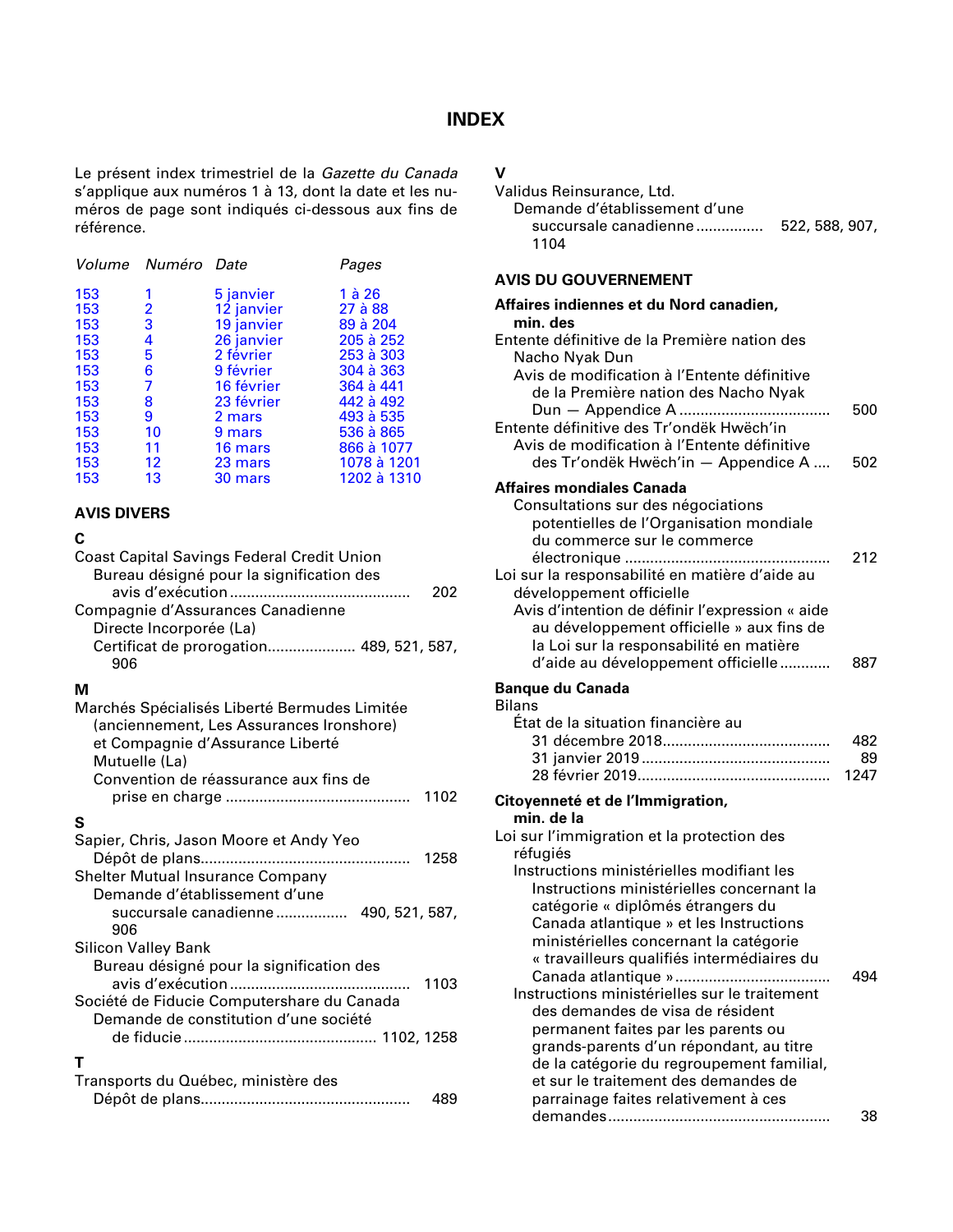| <b>Conseil du Trésor</b>                                                                        |      |
|-------------------------------------------------------------------------------------------------|------|
| Loi sur la gestion des finances publiques                                                       |      |
| Définitions des groupes professionnels                                                          | 558  |
| Conseil privé, Bureau du                                                                        |      |
| Possibilités de nominations  15, 34, 171,<br>214, 271, 325, 375, 477, 505, 554, 891, 1092, 1241 |      |
| Directeur des poursuites pénales, Bureau du                                                     |      |
| Loi sur le directeur des poursuites pénales                                                     |      |
|                                                                                                 | 890  |
| Emploi et du Développement social, min. de l'                                                   |      |
| Avis aux parties intéressées -                                                                  |      |
| Rémunération égale pour les travailleurs                                                        |      |
| contractuels sous réglementation                                                                |      |
| fédérale dans le secteur du transport                                                           |      |
| aérien visés par une convention                                                                 |      |
| collective en vertu de la partie I du Code                                                      |      |
|                                                                                                 | 445  |
| Environnement, min. de l'                                                                       |      |
| Processus de consultation publique en vue                                                       |      |
| de la 18 <sup>e</sup> session de la Conférence des                                              |      |
| Parties à la Convention sur le commerce                                                         |      |
| international des espèces de faune et de                                                        |      |
| flore sauvages menacées d'extinction                                                            | 9    |
| Loi canadienne sur la protection de                                                             |      |
| l'environnement (1999)                                                                          |      |
| Arrêté 2018-87-06-02 modifiant la Liste                                                         |      |
| Arrêté 2018-87-08-02 modifiant la Liste                                                         | 261  |
|                                                                                                 | 28   |
| Arrêté 2019-66-01-02 modifiant la                                                               |      |
|                                                                                                 | 498  |
| Arrêté 2019-87-01-02 modifiant la Liste                                                         |      |
|                                                                                                 | 262  |
| Arrêté 2019-87-02-02 modifiant la Liste                                                         |      |
|                                                                                                 | 313  |
| Arrêté 2019-87-03-02 modifiant la                                                               |      |
|                                                                                                 | 499  |
| Avis concernant la déclaration des gaz à                                                        |      |
| effet de serre (GES) pour 2018                                                                  | 90   |
| Avis concernant le projet de Directives sur                                                     |      |
| les rejets du Disperse Yellow 3 et de<br>25 autres colorants azoïques dispersés                 |      |
| dans le secteur des textiles                                                                    | 452  |
| Avis d'exemption à l'obligation de fournir                                                      |      |
| des renseignements concernant les                                                               |      |
| organismes vivants [paragraphe 106(9)                                                           |      |
| de la Loi canadienne sur la protection de                                                       |      |
| l'environnement (1999)]                                                                         | 1206 |
| Avis d'exemption à l'obligation de fournir                                                      |      |
| des renseignements concernant les                                                               |      |
| substances [paragraphe 81(9) de la                                                              |      |
| Loi canadienne sur la protection de                                                             |      |
| l'environnement (1999)]                                                                         | 1208 |

| Avis d'intention de modifier la Liste<br>intérieure en vertu du paragraphe 87(3)<br>de la Loi canadienne sur la protection de<br>l'environnement (1999) pour indiquer<br>que le paragraphe 81(3) de cette loi<br>s'applique à la substance adipate de |      |
|-------------------------------------------------------------------------------------------------------------------------------------------------------------------------------------------------------------------------------------------------------|------|
| diisodécyle (aussi appelée DIDA)<br>Avis de disponibilité d'un accord                                                                                                                                                                                 | 305  |
|                                                                                                                                                                                                                                                       | 1210 |
| Avis de nouvelle activité nº 19788                                                                                                                                                                                                                    | 867  |
| Avis de nouvelle activité nº 19794                                                                                                                                                                                                                    | 1211 |
| Condition ministérielle nº 19668                                                                                                                                                                                                                      | 254  |
| Condition ministérielle nº 19725                                                                                                                                                                                                                      | 448  |
| Condition ministérielle nº 19768                                                                                                                                                                                                                      | 257  |
| Condition ministérielle nº 19770                                                                                                                                                                                                                      | 496  |
| Condition ministérielle nº 19882                                                                                                                                                                                                                      | 1203 |
| Exemption à l'obligation de fournir                                                                                                                                                                                                                   |      |
| des renseignements concernant les                                                                                                                                                                                                                     |      |
| organismes vivants [paragraphe 106(9)                                                                                                                                                                                                                 |      |
| de la Loi canadienne sur la protection de                                                                                                                                                                                                             |      |
| l'environnement (1999)]                                                                                                                                                                                                                               | 29   |
| Exemption à l'obligation de fournir                                                                                                                                                                                                                   |      |
| des renseignements concernant les                                                                                                                                                                                                                     |      |
| substances [paragraphe 81(9) de la                                                                                                                                                                                                                    |      |
| Loi canadienne sur la protection de                                                                                                                                                                                                                   |      |
| l'environnement (1999)]                                                                                                                                                                                                                               | 31   |
| Environnement, min. de l', et min. de la Santé                                                                                                                                                                                                        |      |
| Loi canadienne sur la protection de                                                                                                                                                                                                                   |      |
| l'environnement (1999)                                                                                                                                                                                                                                |      |
| Publication après évaluation préalable                                                                                                                                                                                                                |      |
| de six substances du groupe des                                                                                                                                                                                                                       |      |
| pigments et colorants inscrites                                                                                                                                                                                                                       |      |
| sur la Liste intérieure [alinéas 68b)                                                                                                                                                                                                                 |      |
| et c) ou paragraphe 77(1) de la                                                                                                                                                                                                                       |      |
| Loi canadienne sur la protection de                                                                                                                                                                                                                   |      |
| l'environnement (1999)]                                                                                                                                                                                                                               | 10   |
| Publication après évaluation préalable de                                                                                                                                                                                                             |      |
| 10 substances du groupe des cétones                                                                                                                                                                                                                   |      |
| inscrites sur la Liste intérieure                                                                                                                                                                                                                     |      |
|                                                                                                                                                                                                                                                       |      |
| [alinéas 68b) et c) ou paragraphe 77(1)                                                                                                                                                                                                               |      |
| de la Loi canadienne sur la protection de                                                                                                                                                                                                             |      |
| l'environnement (1999)]                                                                                                                                                                                                                               | 140  |
| Publication de la décision finale après                                                                                                                                                                                                               |      |
| évaluation préalable d'une substance -                                                                                                                                                                                                                |      |
| l'adipate de diisodécyle (DIDA),                                                                                                                                                                                                                      |      |
| NE CAS 27178-16-1 - inscrite sur la Liste                                                                                                                                                                                                             |      |
| intérieure [paragraphe 77(6) de la Loi                                                                                                                                                                                                                |      |
| canadienne sur la protection de<br>l'environnement (1999)]                                                                                                                                                                                            | 314  |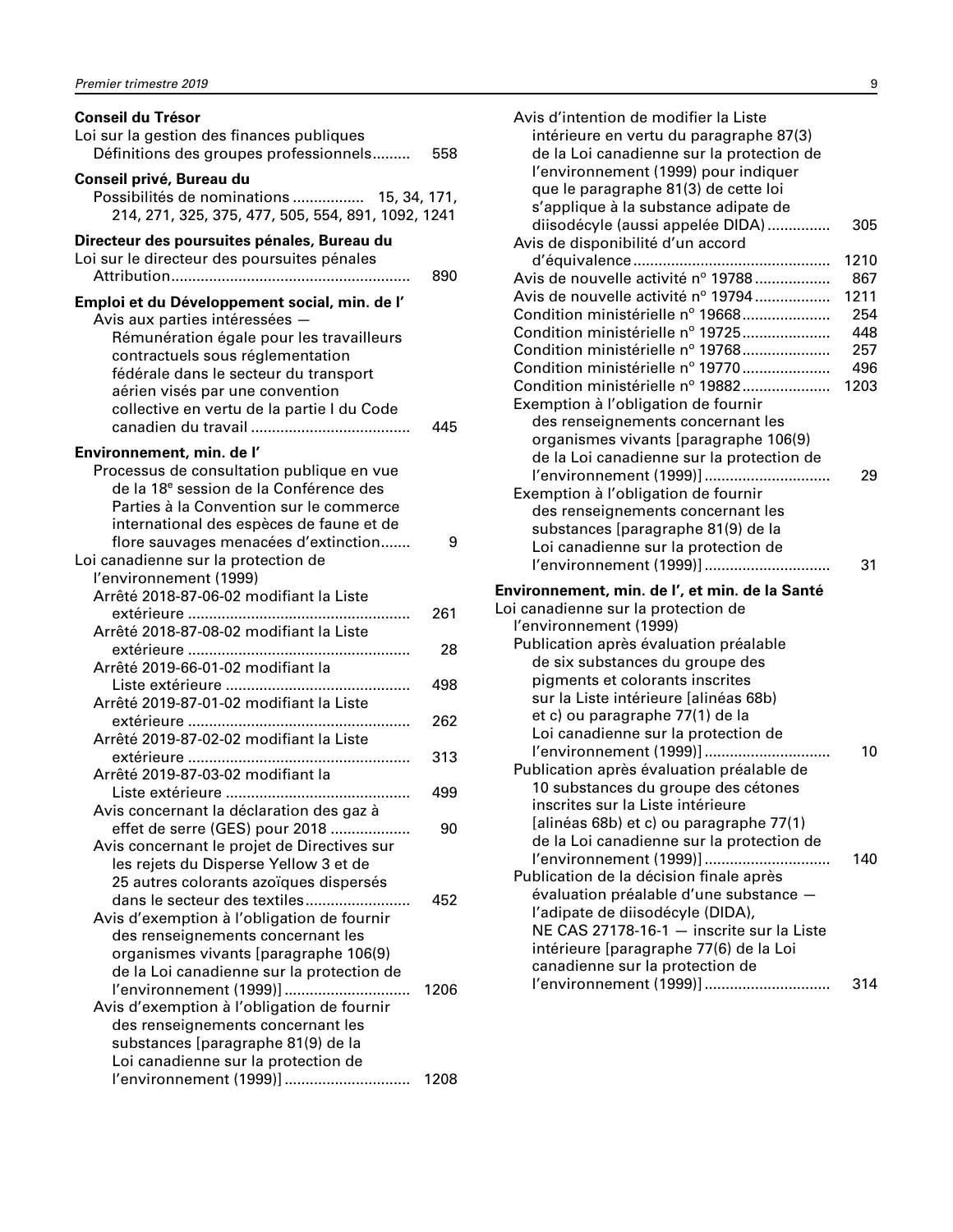| Publication de la décision finale après                           |     |
|-------------------------------------------------------------------|-----|
| évaluation préalable de deux arènes -                             |     |
| le cumène, NE CAS 98-82-8, et le                                  |     |
| 7,12-diméthylbenzo[a]anthracène                                   |     |
| (DMBA), NE CAS 57-97-6 - inscrites                                |     |
|                                                                   |     |
| sur la Liste intérieure [paragraphe 77(6)                         |     |
| de la Loi canadienne sur la protection de                         |     |
| l'environnement (1999)]                                           | 545 |
| Publication de la décision finale après                           |     |
| évaluation préalable de deux                                      |     |
| substances - le phosphite de                                      |     |
| 2-éthylhexyle et de diphényle (EHDPP),                            |     |
| NE CAS 15647-08-2, et le phosphite de                             |     |
| diisodécyle et de phényle (DIDPP),                                |     |
| NE CAS 25550-98-5 - inscrites sur la                              |     |
|                                                                   |     |
| Liste intérieure [paragraphe 77(6) de                             |     |
| la Loi canadienne sur la protection de                            |     |
| l'environnement (1999)]                                           | 267 |
| Publication de la décision finale après                           |     |
| évaluation préalable de deux                                      |     |
| substances - le 4,4'-bis(6-anilino-                               |     |
| {4-[bis(2-hydroxyéthyl)amino]-                                    |     |
| 1,3,5-triazin-2-yl}amino)stilbène-2,2'-                           |     |
| disulfonate de disodium (azurant CI 28,                           |     |
|                                                                   |     |
| sel de disodium), NE CAS 4193-55-9,                               |     |
| et le 4,4'-bis[(4-anilino-6-morpholino-                           |     |
| 1,3,5-triazin-2-yl)amino]stilbène-2,2'-                           |     |
| disulfonate de disodium (azurant FWA-1),                          |     |
| NE CAS 16090-02-1 - inscrites sur                                 |     |
| la Liste intérieure [alinéas 68b) et 68c)                         |     |
| ou paragraphe 77(6) de la Loi                                     |     |
| canadienne sur la protection de                                   |     |
| l'environnement (1999)]                                           | 263 |
| Publication de la décision finale après                           |     |
| évaluation préalable de neuf substances                           |     |
|                                                                   |     |
| du groupe des benzoates inscrites sur                             |     |
| la Liste intérieure [alinéas 68b) et c)                           |     |
| ou paragraphe 77(6) de la Loi                                     |     |
| canadienne sur la protection de                                   |     |
| l'environnement (1999)]                                           | 318 |
| Publication de la décision finale après                           |     |
| évaluation préalable de quatre acides                             |     |
| carboxyliques inscrits sur la Liste                               |     |
| intérieure [paragraphe 77(6) de la                                |     |
| Loi canadienne sur la protection de                               |     |
|                                                                   |     |
| l'environnement (1999)]                                           | 537 |
| Publication de la décision finale après                           |     |
| évaluation préalable de trois substances                          |     |
| du groupe des anhydrides de l'acide                               |     |
| carboxylique - l'anhydride phtalique,                             |     |
| NE CAS 85-44-9, l'anhydride maléique,                             |     |
| NE CAS 108-31-6, et le 1,2-anhydride de                           |     |
| l'acide benzène-1,2,4-tricarboxylique,                            |     |
| NE CAS 552-30-7 - inscrites sur la                                |     |
| Liste intérieure [paragraphe 77(6) de                             |     |
|                                                                   |     |
| la Loi canadienne sur la protection de<br>l'environnement (1999)] |     |
|                                                                   | 540 |

| Publication de la décision finale après<br>évaluation préalable de trois substances<br>du groupe des trimellitates - le benzène-<br>1,2,4-tricarboxylate de tris(2-éthylhexyle)<br>[TEHT], NE CAS 3319-31-1; le mélange<br>d'esters tridécyliques et isodécyliques<br>ramifiés de l'acide benzène-1,2,4-                                                                                                     |     |
|--------------------------------------------------------------------------------------------------------------------------------------------------------------------------------------------------------------------------------------------------------------------------------------------------------------------------------------------------------------------------------------------------------------|-----|
| tricarboxylique (BTIT),<br>NE CAS 70225-05-7; le benzène-1,2,4-<br>tricarboxylate de tri(tridécyle) [TTDT],<br>NE CAS 94109-09-8 - inscrites sur la<br>Liste intérieure [paragraphe 77(6) de<br>la Loi canadienne sur la protection de<br>l'environnement (1999)]<br>Publication des résultats des enquêtes et<br>des recommandations sur une<br>substance - l'acide<br>[[(phosphonométhyl)imino]bis[éthane- | 365 |
| 2,1-diylnitrilobis(méthylène)]]<br>tétrakisphosphonique (DTPMP),<br>NE CAS 15827-60-8 - inscrite sur la<br>Liste intérieure [alinéas 68b) et c) de<br>la Loi canadienne sur la protection de<br>l'environnement (1999)]                                                                                                                                                                                      | 875 |
| <b>Environnement et Changement climatique</b><br>Canada<br>Avis aux parties intéressées - Norme sur<br>les combustibles propres : document de                                                                                                                                                                                                                                                                | 148 |
| Immigration, Réfugiés et Citoyenneté Canada<br>Avis sollicitant des commentaires sur une<br>proposition de modifier le Décret sur les                                                                                                                                                                                                                                                                        | 504 |
| Industrie, min. de l'<br>472, 886, 1085                                                                                                                                                                                                                                                                                                                                                                      |     |
| Loi sur investissement Canada<br>Montants pour l'année 2019<br>Loi sur les chambres de commerce                                                                                                                                                                                                                                                                                                              | 270 |
| Chambre de commerce Haute-Yamaska<br>Loi sur les télécommunications<br>Avis nº TIPB-001-2019 - Pétition présentée                                                                                                                                                                                                                                                                                            | 269 |
| au gouverneur en conseil concernant la<br>Politique réglementaire de télécom                                                                                                                                                                                                                                                                                                                                 | 147 |
| <b>Innovation, Sciences et Développement</b><br>économique Canada<br>Loi sur la concurrence<br>Seuil révisé visant la taille des transactions<br>devant faire l'objet d'un préavis de fusion                                                                                                                                                                                                                 |     |
| en vertu de la Loi sur la concurrence                                                                                                                                                                                                                                                                                                                                                                        | 271 |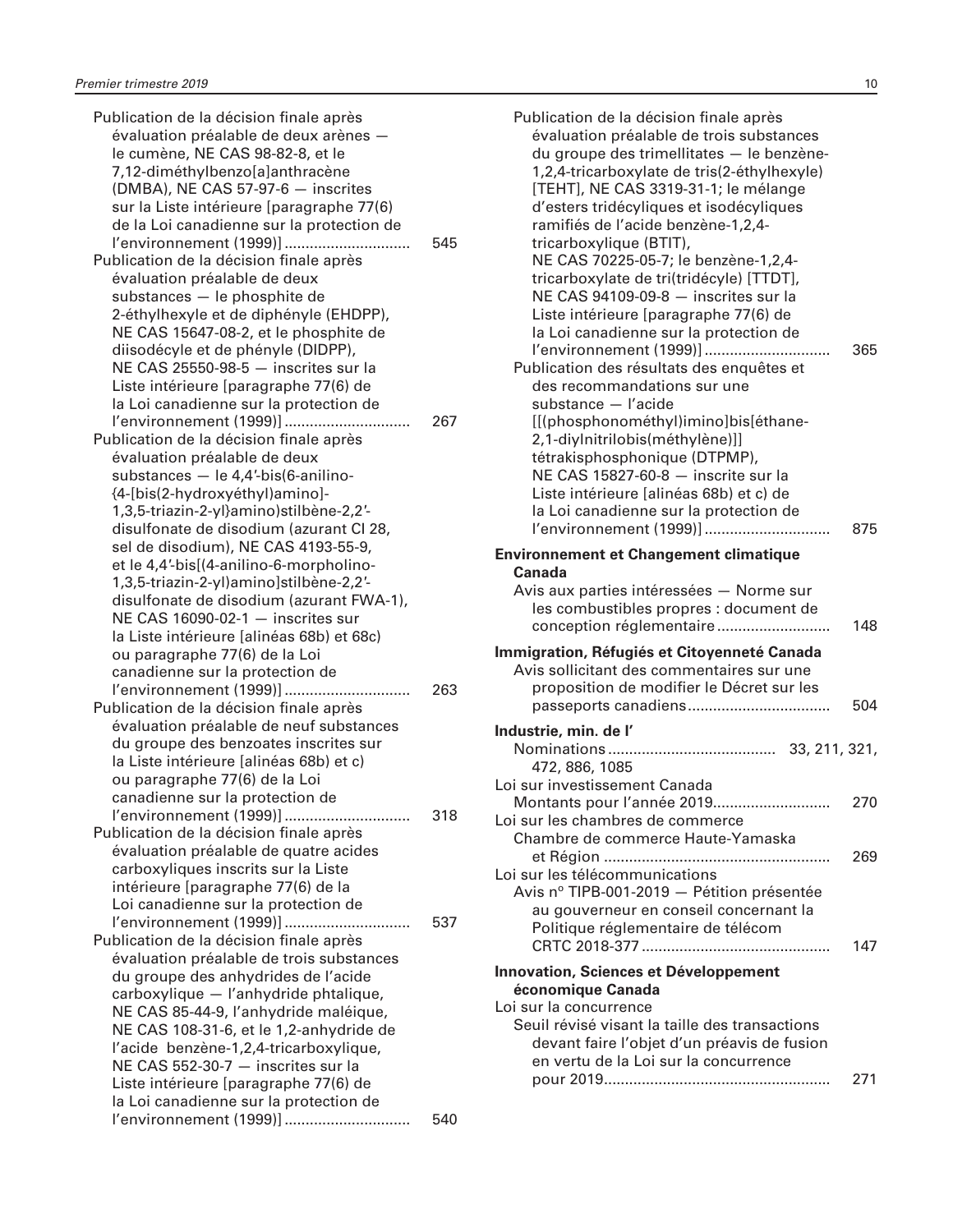| Loi sur la radiocommunication                                   |      |
|-----------------------------------------------------------------|------|
| Avis nº SMSE-001-19 - Publication du                            |      |
| CNR-130, 2 <sup>e</sup> édition, du CNR-196,                    |      |
| 2 <sup>e</sup> édition, du PRNH-300.512, 2 <sup>e</sup> édition |      |
| et du PRNH-518, 2 <sup>e</sup> édition                          | 374  |
| Avis nº SMSE-003-19 - Publication des                           |      |
| documents Décision relative au cadre                            |      |
| technique et politique régissant les                            |      |
| dispositifs d'espaces blancs et Décision                        |      |
| sur le cadre technique, politique et de                         |      |
| délivrance de licences concernant les                           |      |
|                                                                 | 1240 |
| Avis nº SMSE-017-18 - Publication de la                         |      |
|                                                                 | 170  |
| Loi sur le ministère de l'Industrie et Loi sur la               |      |
| radiocommunication                                              |      |
| Avis nº DGSO-001-19 - Consultation sur                          |      |
| les rajustements périodiques pour les                           |      |
| droits de licence radio et de licence de                        |      |
| spectre et les droits liés aux services de                      |      |
|                                                                 |      |
| certification de l'équipement                                   | 889  |
| Justice, min. de la                                             |      |
| Loi sur l'abrogation des lois                                   |      |
|                                                                 | 373  |
| Santé, min. de la                                               |      |
| Loi canadienne sur la protection de                             |      |
|                                                                 |      |
| l'environnement (1999)                                          |      |
| Projet d'examen des coliformes totaux dans                      |      |
|                                                                 | 883  |
| Projet de document de conseils sur la                           |      |
| matière organique naturelle dans l'eau                          |      |
|                                                                 | 878  |
| Projet de recommandation pour la qualité                        |      |
| de l'eau potable au Canada pour le                              |      |
|                                                                 | 880  |
| Recommandation pour la qualité de l'eau                         |      |
| potable au Canada finalisée pour le                             |      |
|                                                                 | 549  |
| Loi réglementant certaines drogues et autres                    |      |
| substances                                                      |      |
| Avis aux parties intéressées - Projet de                        |      |
| règlement modifiant le Règlement sur                            |      |
| les stupéfiants, le Règlement sur les                           |      |
| benzodiazépines et autres substances                            |      |
| ciblées et le Règlement sur les aliments                        |      |
| et drogues - partie G afin de moderniser                        |      |
| les règlements en ce qui concerne les                           |      |
|                                                                 | 552  |
| Loi sur la gestion des finances publiques                       |      |
| Avis d'augmentation annuelle des frais de                       |      |
| médicaments vétérinaires de Santé                               |      |
|                                                                 | 1227 |
| Avis de majoration annuelle aux termes du                       |      |
| Règlement sur les prix à payer à l'égard                        |      |
| des drogues et instruments médicaux                             | 1221 |
| Loi sur le cannabis                                             |      |
|                                                                 | 1219 |
|                                                                 |      |

| Loi sur le contrôle des renseignements relatifs<br>aux matières dangereuses<br>Décisions, engagements et ordres rendus<br>relativement aux demandes de                                                                                   |             |
|------------------------------------------------------------------------------------------------------------------------------------------------------------------------------------------------------------------------------------------|-------------|
| Dépôt des demandes de dérogation<br>470, 1236                                                                                                                                                                                            | 460<br>209, |
| Loi sur le ministère de la Santé<br>Avis d'augmentation annuelle des prix à<br>payer pour les fiches maîtresses des<br>médicaments et les certificats de produits<br>pharmaceutiques de Santé Canada                                     | 1220        |
| Loi sur le tabac et les produits de vapotage<br>Avis d'intention - Mesures à l'étude visant<br>à atténuer l'impact de la publicité des<br>produits de vapotage sur les jeunes et les<br>non-utilisateurs de produits du tabac            | 368         |
| Loi sur les brevets<br>Avis de majoration annuelle sur les prix à<br>payer à l'égard du Règlement sur les<br>certificats de protection supplémentaire                                                                                    | 1239        |
| Secrétariat du Conseil du Trésor<br>Règlement sur la pension de la fonction<br>publique, Règlement sur la pension de<br>retraite des Forces canadiennes et<br>Règlement sur la pension de retraite de la<br>Gendarmerie royale du Canada | 509         |
| Sécurité publique et de la Protection civile,<br>min. de la<br>Code criminel<br>Désignation à titre de préposé aux                                                                                                                       |             |
| empreintes digitales<br>34, 553, 1086<br>Examen biennal de la liste d'entités établie<br>en vertu de l'article 83.05 du Code                                                                                                             |             |
| Révocation de nomination à titre de<br>préposé aux empreintes digitales                                                                                                                                                                  | 323         |
|                                                                                                                                                                                                                                          |             |
| Surintendant des institutions financières,<br>Bureau du                                                                                                                                                                                  | 322         |
| Loi sur les banques<br>Banque Motus - Autorisation de                                                                                                                                                                                    | 473         |
| fonctionnement<br>Banque Silicon Valley - Autorisation de                                                                                                                                                                                | 324         |
| fonctionnement au Canada<br>Loi sur les sociétés de fiducie et de prêt<br>Fiducie Équitable - Autorisation de                                                                                                                            | 1241<br>214 |
| Transports, min. des<br>Avis modifiant la période de commentaires<br>relative au certificat d'intention de<br>fusionner des administrations                                                                                              |             |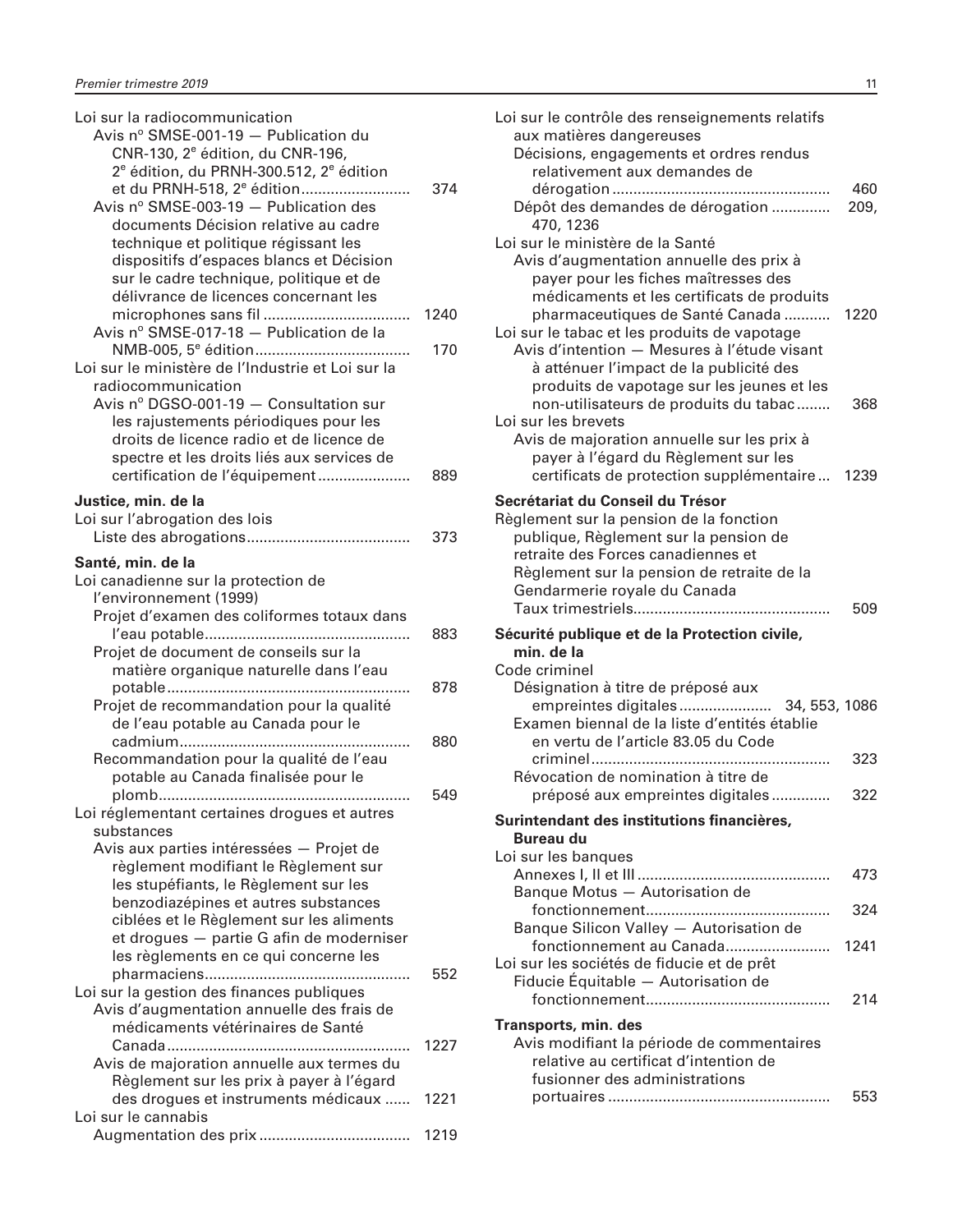<span id="page-13-0"></span>

| Loi de 2001 sur la marine marchande   |      |
|---------------------------------------|------|
| du Canada                             |      |
| Société d'intervention maritime,      |      |
|                                       | 1086 |
| Loi maritime du Canada                |      |
| Administration portuaire Vancouver    |      |
| Fraser - Lettres patentes             |      |
|                                       | 323  |
| Loi sur les transports au Canada      |      |
| Contribution associée aux expéditions |      |
|                                       | 1240 |
|                                       |      |

| Agence des services frontaliers du Canada<br>Loi sur les mesures spéciales d'importation<br>Capsules de nitisinone - Décision<br>1249<br>Certaines capsules de nitisinone -<br>21<br>Feuilles d'acier résistant à la corrosion -<br>277<br>Tubes soudés en acier au carbone -<br>220<br>Agence du revenu du Canada<br>Loi de l'impôt sur le revenu<br>Révocation de l'enregistrement<br>d'organismes de bienfaisance 43, 197, 221,<br>381, 484, 512, 580, 899, 1098, 1250<br>Révocation de l'enregistrement d'un<br>278<br><b>Agence Parcs Canada</b><br>Loi sur les espèces en péril<br>Description de l'habitat essentiel de la<br>camassie faux-scille dans le parc national |
|---------------------------------------------------------------------------------------------------------------------------------------------------------------------------------------------------------------------------------------------------------------------------------------------------------------------------------------------------------------------------------------------------------------------------------------------------------------------------------------------------------------------------------------------------------------------------------------------------------------------------------------------------------------------------------|
|                                                                                                                                                                                                                                                                                                                                                                                                                                                                                                                                                                                                                                                                                 |
|                                                                                                                                                                                                                                                                                                                                                                                                                                                                                                                                                                                                                                                                                 |
|                                                                                                                                                                                                                                                                                                                                                                                                                                                                                                                                                                                                                                                                                 |
|                                                                                                                                                                                                                                                                                                                                                                                                                                                                                                                                                                                                                                                                                 |
|                                                                                                                                                                                                                                                                                                                                                                                                                                                                                                                                                                                                                                                                                 |
|                                                                                                                                                                                                                                                                                                                                                                                                                                                                                                                                                                                                                                                                                 |
|                                                                                                                                                                                                                                                                                                                                                                                                                                                                                                                                                                                                                                                                                 |
|                                                                                                                                                                                                                                                                                                                                                                                                                                                                                                                                                                                                                                                                                 |
|                                                                                                                                                                                                                                                                                                                                                                                                                                                                                                                                                                                                                                                                                 |
|                                                                                                                                                                                                                                                                                                                                                                                                                                                                                                                                                                                                                                                                                 |
|                                                                                                                                                                                                                                                                                                                                                                                                                                                                                                                                                                                                                                                                                 |
|                                                                                                                                                                                                                                                                                                                                                                                                                                                                                                                                                                                                                                                                                 |
|                                                                                                                                                                                                                                                                                                                                                                                                                                                                                                                                                                                                                                                                                 |
|                                                                                                                                                                                                                                                                                                                                                                                                                                                                                                                                                                                                                                                                                 |
|                                                                                                                                                                                                                                                                                                                                                                                                                                                                                                                                                                                                                                                                                 |
| du Canada de la Pointe-Pelée<br>585                                                                                                                                                                                                                                                                                                                                                                                                                                                                                                                                                                                                                                             |
| Description de l'habitat essentiel de la petite<br>chauve-souris brune, de la chauve-souris                                                                                                                                                                                                                                                                                                                                                                                                                                                                                                                                                                                     |
| nordique et de la pipistrelle de l'Est dans                                                                                                                                                                                                                                                                                                                                                                                                                                                                                                                                                                                                                                     |
| le parc national du Canada Banff, le parc                                                                                                                                                                                                                                                                                                                                                                                                                                                                                                                                                                                                                                       |
| national des Îles-de-la-Baie-Georgienne                                                                                                                                                                                                                                                                                                                                                                                                                                                                                                                                                                                                                                         |
| du Canada, le parc national du Canada                                                                                                                                                                                                                                                                                                                                                                                                                                                                                                                                                                                                                                           |
| Fundy, le parc national du Canada des                                                                                                                                                                                                                                                                                                                                                                                                                                                                                                                                                                                                                                           |
| Glaciers, le parc national du Canada                                                                                                                                                                                                                                                                                                                                                                                                                                                                                                                                                                                                                                            |
| Jasper et le parc national du Canada                                                                                                                                                                                                                                                                                                                                                                                                                                                                                                                                                                                                                                            |
| 49                                                                                                                                                                                                                                                                                                                                                                                                                                                                                                                                                                                                                                                                              |
| Description de l'habitat essentiel de la tortue                                                                                                                                                                                                                                                                                                                                                                                                                                                                                                                                                                                                                                 |
| mouchetée (population des Grands Lacs<br>et du Saint-Laurent) dans le parc national                                                                                                                                                                                                                                                                                                                                                                                                                                                                                                                                                                                             |

| national des lies-de-la-Baie-Georgienne         |     |  |
|-------------------------------------------------|-----|--|
| du Canada, le parc national du Canada           |     |  |
| Fundy, le parc national du Canada des           |     |  |
| Glaciers, le parc national du Canada            |     |  |
| Jasper et le parc national du Canada            |     |  |
|                                                 | 49  |  |
| Description de l'habitat essentiel de la tortue |     |  |
| mouchetée (population des Grands Lacs           |     |  |
| et du Saint-Laurent) dans le parc national      |     |  |
| des Iles-de-la-Baie-Georgienne du               |     |  |
| Canada, le parc national de la                  |     |  |
| Pointe-Pelée du Canada et le parc               |     |  |
| national des Mille-Îles du Canada               | 281 |  |
| Description de l'habitat essentiel de la        |     |  |
| tortue ponctuée dans le parc national           |     |  |
| des Îles-de-la-Baie-Georgienne du               |     |  |
| Canada et le parc national de la                |     |  |
| Pointe-Pelée du Canada                          | 282 |  |

| Description de l'habitat essentiel de la<br>tortue-molle à épines dans le parc<br>national de la Pointe-Pelée du Canada | 282  |
|-------------------------------------------------------------------------------------------------------------------------|------|
| <b>Commission de la fonction publique</b><br>Loi sur l'emploi dans la fonction publique                                 |      |
| Permission accordée (Adamiec, Kasia)                                                                                    | 586  |
| Permission accordée (Horvath, Miklos)                                                                                   | 488  |
| Permission accordée (Thompson, Penny)                                                                                   | 231  |
| Permission accordée (Zeisman, Derek                                                                                     |      |
| Herbert William)                                                                                                        | 520  |
| Permission et congé accordés (Ballard,                                                                                  |      |
|                                                                                                                         | 904  |
| Permission et congé accordés (Janz, Frank                                                                               |      |
|                                                                                                                         | 386  |
| Permission et congé accordés (Koshman,                                                                                  |      |
|                                                                                                                         | 24   |
| Permission et congé accordés (Seale,                                                                                    | 334  |
| Permission et congé accordés (Váně,                                                                                     |      |
|                                                                                                                         | 283  |
|                                                                                                                         |      |
| Conseil d'examen du prix des médicaments                                                                                |      |
| brevetés                                                                                                                |      |
| Loi sur les brevets                                                                                                     |      |
|                                                                                                                         | 201  |
| Conseil de la radiodiffusion et des                                                                                     |      |
| télécommunications canadiennes                                                                                          |      |
| 199, 229, 279,                                                                                                          |      |
| 333, 385, 486, 519, 584, 903, 1100, 1254                                                                                |      |
| 200, 230, 519,<br>1101                                                                                                  |      |
| Décisions                                                                                                               |      |
| 200, 230, 280,<br>.<br>334, 386, 487, 520, 904, 1255                                                                    |      |
| Décisions administratives<br>200, 280, 334,                                                                             |      |
| 487, 519, 904, 1101, 1255                                                                                               |      |
| Demandes de la partie 1  199, 230, 333,                                                                                 |      |
| 386, 487, 585, 904, 1101                                                                                                |      |
|                                                                                                                         | 1256 |
| Office national de l'énergie                                                                                            |      |
| Demande visant l'exportation d'électricité                                                                              |      |
| aux États-Unis                                                                                                          |      |
| <b>Northland Power Energy</b>                                                                                           |      |
|                                                                                                                         | 48   |
| Nova Scotia Power Incorporated                                                                                          | 1256 |
| Tribunal canadien du commerce extérieur                                                                                 |      |
| Appels                                                                                                                  |      |
|                                                                                                                         | 44   |
|                                                                                                                         | 197  |
|                                                                                                                         | 225  |
|                                                                                                                         | 278  |
|                                                                                                                         | 331  |
|                                                                                                                         | 382  |
|                                                                                                                         | 484  |
|                                                                                                                         | 582  |
|                                                                                                                         | 900  |
|                                                                                                                         | 1099 |
|                                                                                                                         | 1251 |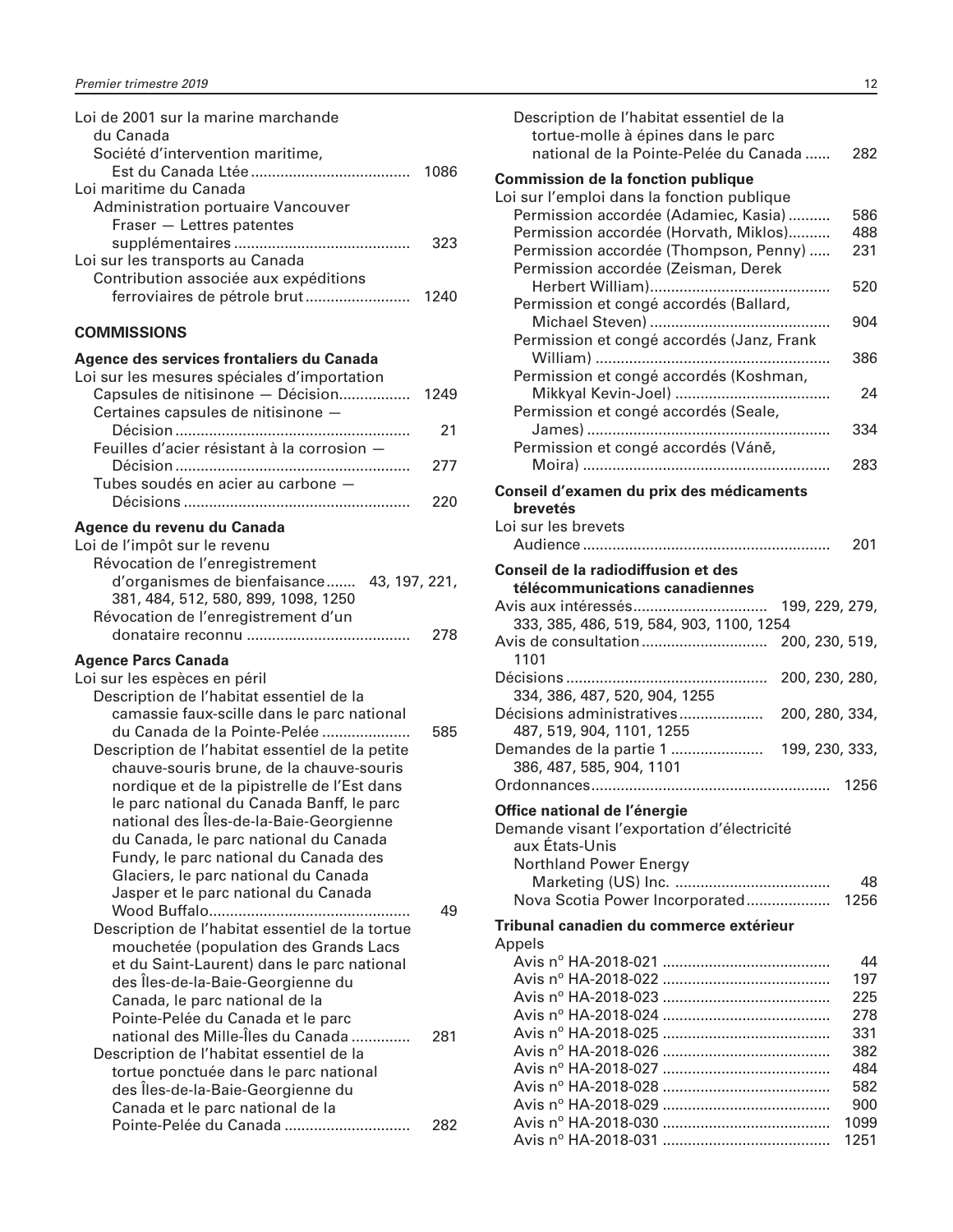<span id="page-14-0"></span>

| Conclusions                               |      |
|-------------------------------------------|------|
|                                           | 23   |
| Feuilles d'acier résistant à la corrosion | 518  |
| Tubes soudés en acier au carbone          | 486  |
| Décisions                                 |      |
|                                           | 45   |
| Moteurs, turbines, composants et          |      |
|                                           | 384  |
| Services d'architectes et d'ingénieurs    | 583  |
|                                           |      |
| Enquêtes                                  |      |
| Communication, détection et fibres        |      |
|                                           | 198  |
| Navires et bateaux - réparation, radoub   |      |
| et transformation (mise en cale sèche     |      |
|                                           | 331  |
| Services d'architecture et d'ingénierie   | 229  |
| Services de soutien professionnel et      |      |
| administratif et services de soutien à la |      |
|                                           | 518  |
| Expiration de l'ordonnance                |      |
|                                           | 226  |
| <b>Expiration des conclusions</b>         |      |
| Tôles d'acier au carbone laminées à chaud | 1252 |
|                                           | 332  |
| Ordonnance                                |      |
| Tôles d'acier au carbone et tôles d'acier |      |
| allié résistant à faible teneur, laminées |      |
|                                           | 47   |
| Ouverture d'enquête                       |      |
|                                           | 22   |
| Réexamens relatifs à l'expiration des     |      |
| ordonnances                               |      |
|                                           | 901  |
| Tôles d'acier au carbone et tôles d'acier |      |
| allié résistant à faible teneur, laminées |      |
|                                           | 45   |
|                                           |      |
|                                           |      |

#### **DÉCRETS**

| Transports, min. des                    |     |
|-----------------------------------------|-----|
| Certificat d'intention de fusionner des |     |
| administrations portuaires              | 335 |

#### **PARLEMENT**

| <b>Chambre des communes</b>                        |  |
|----------------------------------------------------|--|
| Demandes introductives de projets                  |  |
| de loi privés (Première session,                   |  |
|                                                    |  |
| 219, 276, 330, 380, 483, 511, 579, 898, 1096, 1248 |  |

| Directeur général des élections, Bureau du<br>Loi électorale du Canada                      |             |
|---------------------------------------------------------------------------------------------|-------------|
| Avis portant sur les préparatifs nécessaires à la<br>mise en application de la modification |             |
| (Publié dans l'édition spéciale vol. 153,<br>nº 3, le mardi 26 février 2019)                |             |
| Correction et réimpression des formulaires                                                  |             |
| et instructions touchés par les                                                             | 511         |
| Établissement du nombre d'électeurs                                                         | 176         |
| (Publié dans l'édition spéciale vol. 153,                                                   |             |
| $n^{\circ}$ 1, le lundi 21 janvier 2019)<br>(Publié dans l'édition spéciale vol. 153,       |             |
| nº 2, le lundi 18 février 2019)                                                             |             |
| Facteur d'ajustement à l'inflation<br>Liste des directeurs du scrutin                       | 1096<br>178 |
| Modification à l'annexe 2 de la Loi électorale                                              |             |
|                                                                                             | 1248        |
| Radiation d'une association de<br>circonscription enregistrée                               | 380         |
| Rapport de députés élus aux élections                                                       |             |

partielles du 25 février 2019........................ 1097

| ------          |     |
|-----------------|-----|
| Sanction royale |     |
|                 | 898 |

#### **RÈGLEMENTS PROJETÉS**

**Sénat**

| Affaires étrangères, du Commerce et de       |      |
|----------------------------------------------|------|
| Développement, min. des                      |      |
| Loi sur les licences d'exportation et        |      |
| d'importation                                |      |
| Décret modifiant la Liste des marchandises   |      |
| et technologies d'exportation contrôlée      |      |
| (Traité sur le commerce des armes)           | 989  |
| Licence générale d'exportation nº 47 $-$     |      |
| Articles visés par le Traité sur le commerce |      |
| des armes vers les États-Unis                | 1006 |
| Licence générale de courtage N° 1            | 995  |
| Liste des marchandises de courtage           |      |
|                                              | 967  |
| Règlement précisant les activités ne         |      |
|                                              | 986  |
| Règlement sur les licences de courtage       | 983  |
| Agence des services frontaliers du Canada    |      |
| Loi sur les douanes                          |      |
| Règlement modifiant le Règlement sur les     |      |
|                                              | 590  |
|                                              |      |

Règlement sur les renseignements relatifs

à la sortie de personnes .............................. 909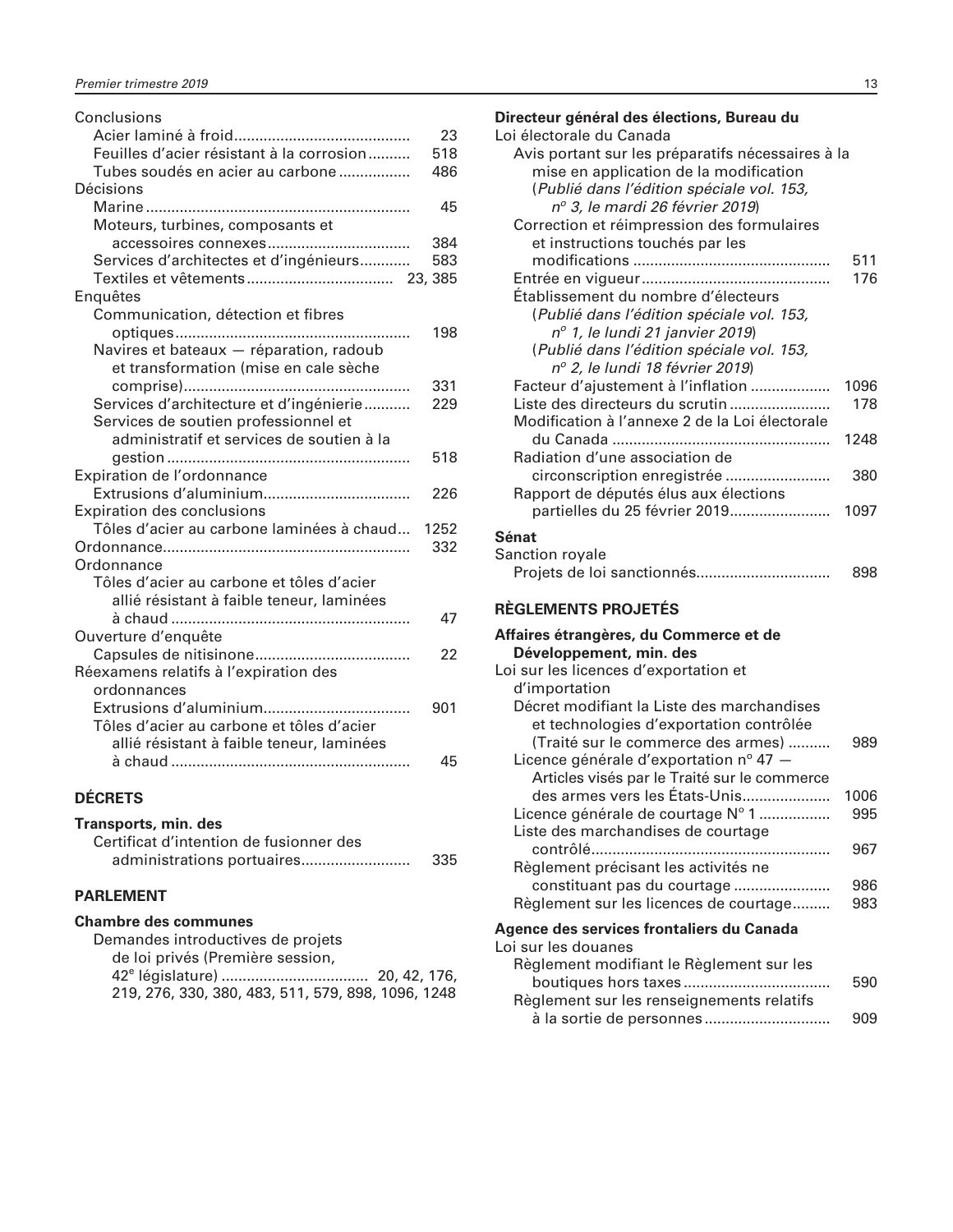| Citoyenneté et de l'Immigration, min. de la, et<br>Agence des services frontaliers du Canada<br>Loi sur l'immigration et la protection des |      |
|--------------------------------------------------------------------------------------------------------------------------------------------|------|
| réfugiés<br>Règlement modifiant le Règlement sur<br>l'immigration et la protection des<br>réfugiés (demandes électroniques)                | 233  |
| Environnement, min. de l'                                                                                                                  |      |
| Loi canadienne sur la protection de                                                                                                        |      |
| l'environnement (1999)                                                                                                                     |      |
| Décret déclarant que le Règlement sur la                                                                                                   |      |
| réduction des émissions de dioxyde<br>de carbone - secteur de l'électricité                                                                |      |
| thermique au charbon ne s'applique                                                                                                         |      |
|                                                                                                                                            | 389  |
| Règlement sur les émissions des moteurs                                                                                                    |      |
| hors route à allumage par compression                                                                                                      |      |
| (mobiles et fixes) et des gros moteurs                                                                                                     |      |
| hors route à allumage commandé                                                                                                             | 739  |
| Loi sur les espèces en péril<br>Décret modifiant l'annexe 1 de la Loi sur les                                                              |      |
|                                                                                                                                            | 1106 |
| Loi sur les pêches                                                                                                                         |      |
| Règlement modifiant le Règlement sur les                                                                                                   |      |
| effluents des mines de métaux et des                                                                                                       |      |
|                                                                                                                                            | 400  |
| Environnement, min. de l', et min. de la Santé                                                                                             |      |
| Loi canadienne sur la protection de                                                                                                        |      |
| l'environnement (1999)                                                                                                                     |      |
| Décret d'inscription d'une substance toxique<br>à l'annexe 1 de la Loi canadienne sur la                                                   |      |
| protection de l'environnement (1999)                                                                                                       | 524  |
| Finances, min. des                                                                                                                         |      |
| Loi sur la compensation et le règlement des                                                                                                |      |
| paiements                                                                                                                                  |      |
| Règlement sur la compensation et le                                                                                                        |      |
| règlement des paiements                                                                                                                    | 829  |
| Industrie, min. de l'                                                                                                                      |      |
| Loi canadienne sur les coopératives                                                                                                        |      |
| Règlement modifiant le Règlement sur les                                                                                                   |      |
| coopératives de régime fédéral                                                                                                             | 1062 |
| Loi canadienne sur les organisations à but non<br>lucratif                                                                                 |      |
| Règlement modifiant le Règlement sur                                                                                                       |      |
| les organisations à but non lucratif de                                                                                                    | 1041 |
| Loi canadienne sur les sociétés par actions                                                                                                |      |
| Règlement modifiant le Règlement sur                                                                                                       |      |
| les sociétés par actions de régime                                                                                                         |      |
|                                                                                                                                            | 1020 |
| Loi sur les télécommunications                                                                                                             |      |
| Décret donnant au CRTC des instructions                                                                                                    |      |
| relativement à la mise en œuvre de la<br>politique canadienne de                                                                           |      |
| télécommunication pour promouvoir la                                                                                                       |      |
| concurrence, l'abordabilité, les intérêts                                                                                                  |      |
| des consommateurs et l'innovation                                                                                                          | 853  |

| Office des transports du Canada<br>Loi sur les transports au Canada<br>Règlement sur les transports accessibles<br>aux personnes handicapées                                                                                                                                                | 605  |
|---------------------------------------------------------------------------------------------------------------------------------------------------------------------------------------------------------------------------------------------------------------------------------------------|------|
| Pêches et des Océans, min. des<br>Loi sur les pêches<br>Règlement modifiant certains règlements<br>pris en vertu de la Loi sur les pêches                                                                                                                                                   | 422  |
| Santé, min. de la<br>Loi sur la gestion des finances publiques et<br>Loi sur les aliments et drogues<br>Règlement modifiant le Règlement sur les<br>aliments et drogues (amélioration de<br>l'accès aux médicaments génériques)                                                             | 1283 |
| Secrétariat du Conseil du Trésor du Canada<br>Loi sur les langues officielles<br>Règlement modifiant le Règlement sur les<br>langues officielles - communications<br>avec le public et prestation des services                                                                              | 52   |
| Société d'assurance-dépôts du Canada<br>Loi sur la Société d'assurance-dépôts du<br>Canada                                                                                                                                                                                                  |      |
| Règlement administratif de la Société<br>d'assurance-dépôts du Canada sur la<br>planification des règlements de faillite<br>Règlement administratif modifiant le<br>Règlement administratif de la Société                                                                                   | 291  |
| d'assurance-dépôts du Canada sur les<br>primes différentielles<br>Règlement administratif modifiant le<br>Règlement administratif de la Société<br>d'assurance-dépôts du Canada sur<br>les renseignements relatifs à<br>l'assurance-dépôts et le Règlement<br>administratif sur l'exemption | 286  |
| d'assurance-dépôts (avis aux<br>Règlement modifiant le Règlement<br>administratif de la Société<br>d'assurance-dépôts du Canada sur les<br>exigences en matière de données et                                                                                                               | 960  |
| Transports, min. des<br>Loi de 2001 sur la marine marchande du<br>Canada<br>Règlement modifiant le Règlement sur<br>la sécurité de la navigation (systèmes                                                                                                                                  | 952  |
| d'identification automatique)<br>Transports du Canada, Office des<br>Loi sur les transports au Canada<br>Règlement modifiant certains règlements<br>pris en vertu de la Loi sur les transports                                                                                              | 339  |
| au Canada (transport ferroviaire)                                                                                                                                                                                                                                                           | 1261 |